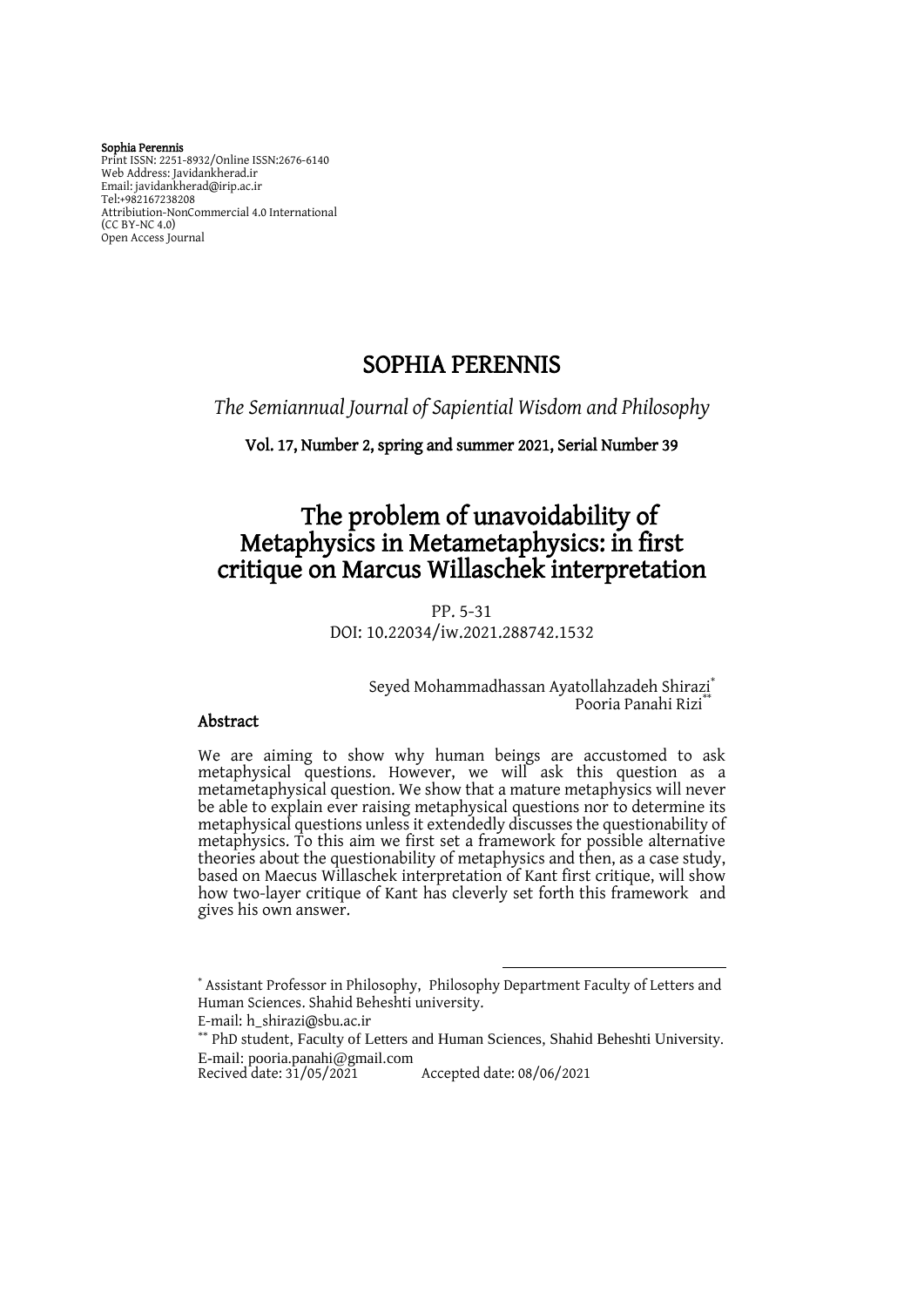Key words: Questionability of Metaphysics, Necessitism and possiblism, Kant, Transcendental dialectic, Marcus Willaschek, Richard Rorty.

We are aiming to show why human beings are accustomed to ask metaphysical questions. However, we will ask this question as a metametaphysical question. We show that a mature metaphysics will never be able to explain ever raising metaphysical questions nor to determine its metaphysical questions unless it extendedly discusses the questionability of metaphysics. To this aim we first set a framework for possible alternative theories about the questionability of metaphysics and then, as a case study, based on Maecus Willaschek interpretation of Kant first critique, will show how two-layer critique of Kant has cleverly set forth this framework and gives his own answer.

First of all, we must distinguish between two modes of research in metaphysics: the question of the ground (the basis of validity / invalidity) versus the question of origin. This has been showed in our paper by "answerability" of Metaphysical questions versus "questionability" or value of those questions: what is the ground for answering metaphysical questions and what is the origin of metaphysical questions. From a historiographical point of view, it can be said that most histories of metaphysics actually narrate the history of answerability of metaphysics.

 But we think that it is more precious to pursue this question: " how could it be explained that so many men in all ages and nations, among them eminent minds, spent so much energy, nay veritable fervor, on metaphysics if the latter consisted of nothing but mere words, nonsensically juxtaposed? And how could one account for the fact that metaphysical books have exerted such a strong influence on readers up to the present day?". To illustrate this point, we have shown that the central problem of questionability is the question of what is the "source" or "origin" of human tendency toward metaphysics, and what are the characteristics of this origin makes it an unavoidable attribute.

We will then draw a normative framework that includes two radical sides. On the one hand, "eternalists" or " necessitists " inevitably have to resort to an inherent, non-psychological, and inalienable origin that is 1) the constant cause of our tendency toward metaphysics; and 2) be able to determine the object of our tendency once and for all. On the other hand, the "contingency-oriented" metaphysicians, of whom we chose Rorty as the most radical representative, believe that there is no such thing as eternal questions or concerns. He thinks that the determination of questions of a discipline, for example metaphysics, is entirely dependent on the contingent conditions at different times, and the notions like "eternal problems" or "necessary questions" is nothing but rationalization of context, situation, particular language games, and historical practices.

 We present Kant's theory of rational source as the most radical formulation of the necessitists, according to which the structure of rational thinking naturally and inevitably leads us to metaphysical reflections. He thinks that discursivity, iteration, and interest in completeness are three central features of the structure of reason that force us to find the condition for every conditional cognition, and to continue the same process for every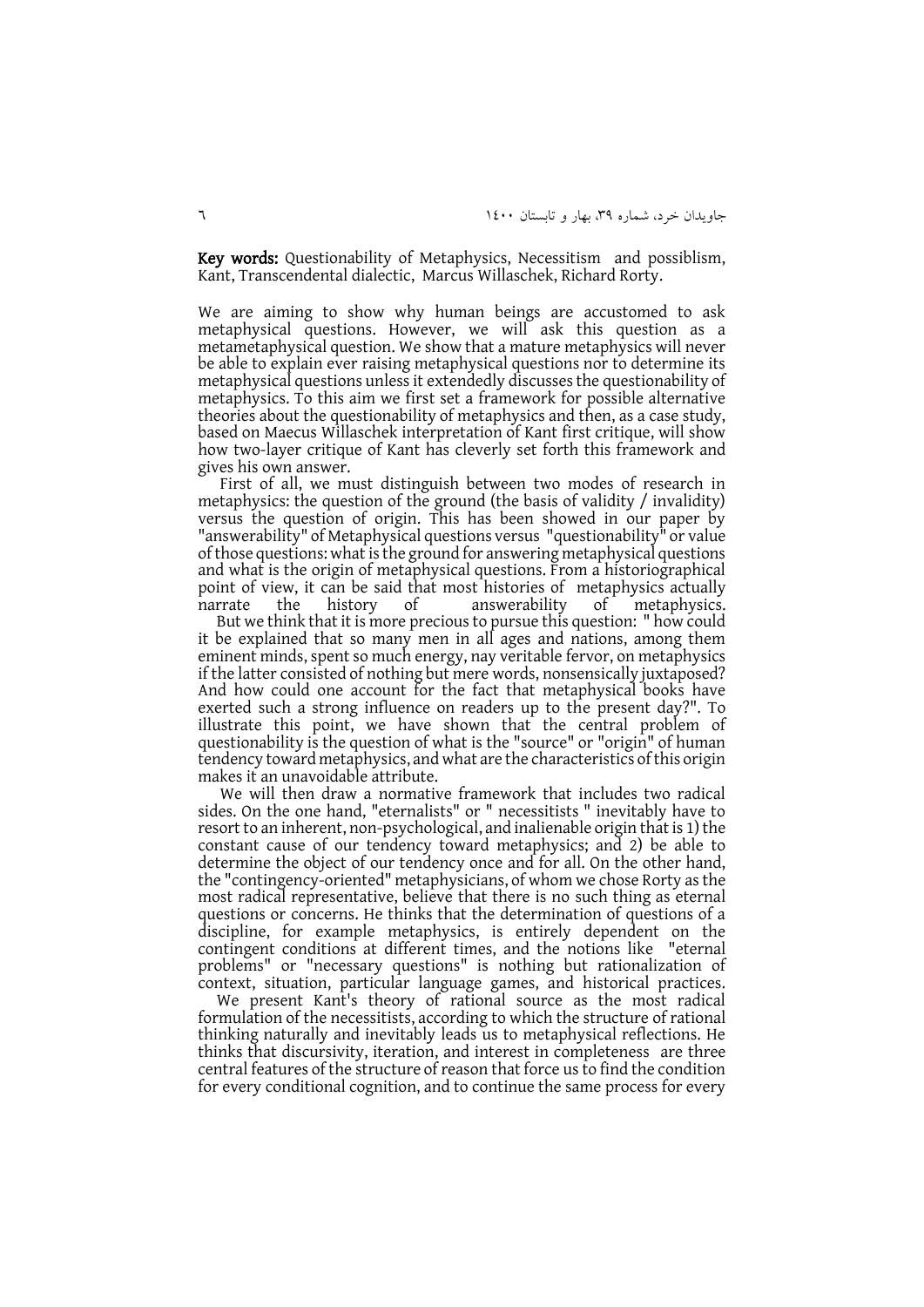other condition until we reach the premise that is needed. Such premises no longer need to be explained, or in other words, it is basically impossible to explain them. For this reason, we can call them unconditional. Then, we will point out that due to the metaphysical background or presupposition, that is, the transcendental illusion, this principle that governs our rationality is regarded as a correct description of reality. This background is never a passive or psychological component, but has a metaphysical content because it is based on the idea that the world is like ours and that it is nothing but a realist position.

#### References

- Adorno, Theodor W (2001) *Kant's Critique of Pure Reason*, trans. Rolf Tiedemann and Rodney Livingstone, Stanford University Press.
- Badiou, Allein (2000) "Metaphysics and the Critique of Metaphysics", Pli, 10, 174-190.
- Bennett, Jonathan (2016) *Kant's Dialectic*, Cambridge University Press.
- Carnap, Rodulf (1932) "*The Elimination of Metaphysics Through Logical Analysis of Language*", In *Logical Positivism*, (ed.) A. J. Ayer, New York: Macmillan.
- gyer, Daniel (2004) "Wittgenstein, Kant and Husserl on the dialectical temptations of reason", Continental Philosophy Review, 37 (3): 277-307.
- Grier, Michelle (2001) *Kant's Doctrine of Transcendental Illusion*, Cambridge University Press.
- Kjosavik, Frode, Camilla, Serck-Hanssen (2020) *Metametaphysics and the Sciences: Historical and Philosophical Perspectives*, Routledge.
- Chalmers, David, David Manley, and Ryan Wassermann (eds(2009) *Metametaphysics: New Essays on the Foundations of Ontology*, Oxford: Clarendon Press.
- Pusar, gucsal (2017) "The Idea of a Metaphysical Need: Kantian and Post-Kantian Variations", presented at the 57th Annual Meeting of Society for Phenomenology and Existential Philosophy in State College, Pennsylvania.
- Rorty, Richard (1967) *The Linguistic Turn*, University of Chicago Press.
- \_\_\_\_\_\_, J. B. Schneewind and Q. Skinner (eds.) (ا1984 (*Philosophy in History*, Cambridge University Press.
- Tahko, Tuomas (2015) *An Introduction to Metametaphysics*, Cambridge University Press.
- Watkins, Eric (2018) "*Kant on Real Conditions*," In Violetta L. Waibel, Margit Ruffing & David Wagner (eds.), *Natur Und Freiheit. Akten des Xii. Internationalen Kant-Kongresses*, De Gruyter, 1133-1140.
- Willaschek, Marcus (2008) "Kant on the Necessity of Metaphysics", in Valerio Rohden, Ricardo R. Terra, Guido A. Almeida, and Margit Ruffing (eds.), *Recht und Frieden in der Philosophie Kants. Proceedings of the Tenth International Kant Congress, Sao Paulo 2005*, vol. 1. Berlin: de Gruyter, 93-483
- \_\_\_\_\_\_ (2018) *Kant on the Sources of Metaphysics: The Dialectic of Pure Reason*, Cambridge University Press.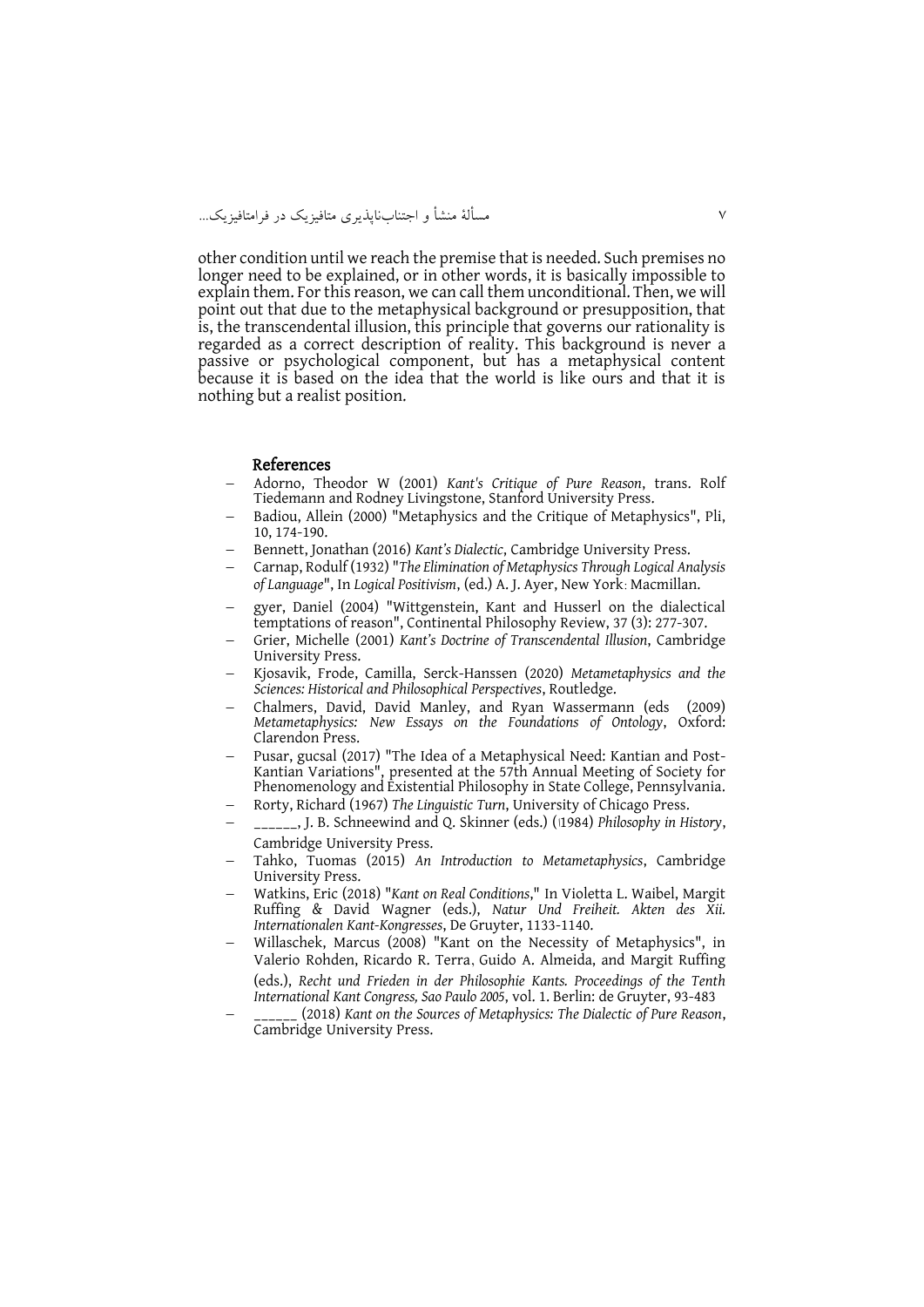**این مقاله دارای درجه علمی-پژوهشی است**

**مجله علمی جاویدانخرد، شماره ،93 بهار و تابستان ،0011 صفحات -5 90**

**مسألة منشأ و اجتنابناپذیری متافیزیک در فرامتافیزیک: مطالعة موردی دیالکتیک عقل محض بر پایة 0 تفسیر مارکوس ویالشک**

\* سیّد محمد حسن آيتاهللزاده شیرازی پوريا پناه<sub>ی</sub>\*\*

**چکیده**

هدف اين نوشتار اين است که اين پرسش را که چرا انسانها، تقريباً به طور الينقطع، پرسشهای متافیزيکی طرح میکنند به عنوان پرسشی درجه-دوم در فرامتافیزيک پیش بکشد و نشان دهد که يک فرامتافیزيک بالغ، بدون بحث از »منشأ و وجه پرسشهای متافیزيکی« که از آن به پرسشپذيری متافیزيک تعبیر میکنیم، نه تنها از تبیینِ برآمدن و باز-برآمدنِ اين پرسشها نزد انسانها عاجز خواهد بود بلکه در متعین کردن پرسشهای متافیزيکی نیز خامدستانه

 0 اين مقاله با حمايت " صندوق حمايت از پژوه شگران و فناوران ک شور " واب سته به معاونت علمی و فناوری رياست جمهوری از طرح شماره 37140903 به سرانجام رسیده است.  $^*$  (نويسندهٔ مسئول). استاديار گروه فلسفه دانشگاه شهيد بهشتی. رايانامه: h\_shirazi@sbu.ac.ir \*\* دانشجوی دکترای فلسفه، دانشگاه شهید بهشتی. رايانامه: [com.gmail@panahi.pooria](mailto:pooria.panahi@gmail.com) تاريخ دريافت: 0011/9/01 تاريخ پذيرش: 0011/6/8

 $\overline{\phantom{a}}$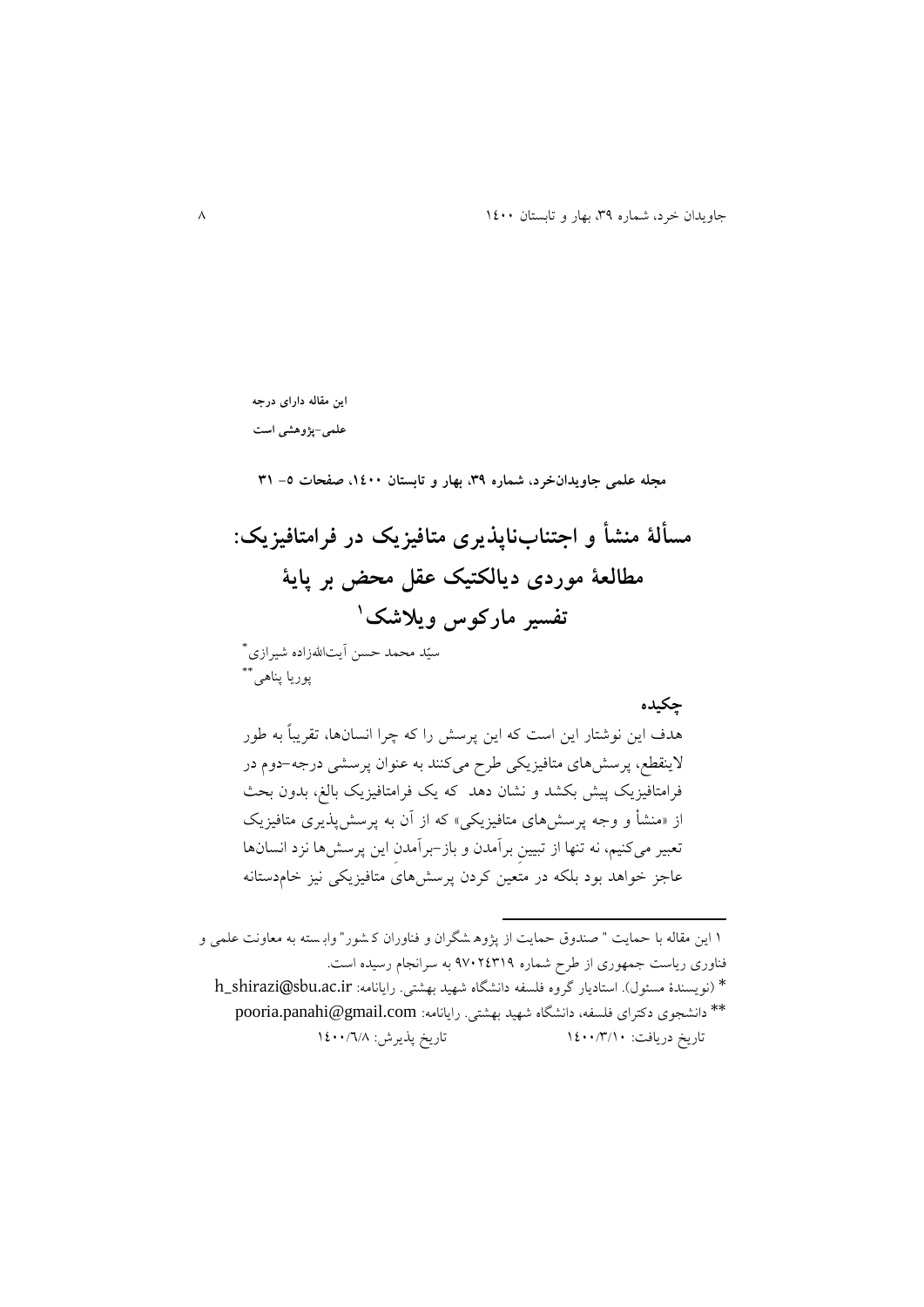3 مسألة منشأ و اجتنابناپذيری متافیزيک در فرامتافیزيک...

عمل خواهد کرد. در اين راستا ابتدا میکوشیم چارچوبی نظری برای مواضع بديل ممکن در باب پرسشپذيری را ترسیم کنیم، سپس به عنوان يک مطالعة موردی، بر اساس تفسیر مارکوس ويالشک از نقد عقل محض، فرامتافیزيک کانت را نمونهای معرفی خواهیم کرد که چارچوب نظری مذکور در آن قابل رديابی است و نشان خواهیم داد که بهواسطة همین توجه، فرامتافیزيک کانت در نسبت با ديگر منتقدان متافیزيک، از خصلتی دواليه برخوردار است.

**کلیدواژهها**: پرسشپذيری متافیزيک، جاودانگرايی و امکانگرايی، کانت، ديالکتیک استعاليی، مارکوس ويالشک، ريچارد رورتی.

### **مقدمه**

در دورهٔ جديد، تعابيري مثل «پايان»، «مرگ» و «تخريب» متافيزيک، بدون اغراق از پرتکرارترين ژ ست ها در برابر متافیزيک شمرده می شوند، تا جايی که بديو اعتقاد دار د که تقريباً ســــه قرن اســـت که «اُپرای پايان متافيزيک هرگز از ليســـت اجرا غائب نبوده ّست» و تمام جریانهای اصلی در فلسفه معاصر (پست مدرنیسم، هرمنوتیک و فلسفهٔ تحلیلی)، با تمام اختلافات مفهومی، جغرافیایی و سـویاسـویای که با یکدیگر دارند »متفقالقولاند که ما در پايان متافیزيک قرار داريم، که فل سفه ديگر در مقامی نی ست که بتواند جایگاه کلاســـیکاش را حفظ کند».<sup>۲</sup> به تعبیر دیگر، اعتبار ادعاهای متافیزیک عمدهترين دل⁄مشــــغولى دربارهٔ آن اســــت، چنانچه وقتی به آثار فرامتافیزیکی ٔ رجوع میکنیم، متوجه اين مطلب می شويم که س ؤاالت ا صلی فرامتافیزيکی بدين شرح ا ست که چگونه (آيا) میتوان به پرسشهای متافیزيکی پاسخ داد؛ آيا اين پاسخها محتوايی|ند<sup>،</sup> يا صر فاً مربوط به ا ستعمال الفاظ اند؟ آيا عقل سلیم، آزمايش های ذهنی، مدل سازی های رياضی و يا روش کرسینشینانه میتوانند بحران روششناختی متافیزيک را مرتفع کنند؟ به تعبیر ديگر، «پرســـش *محوری* فرامتافیزيک اين اســـت: چگونه ما معرفت متافیزيکی کسب میکنیم؟».° غلبهٔ این جریان در فرامتافیزیک به دلیل تصـور یا انتظار یکجانبهای از پر سشهای متافیزیکی است. مطابق این تصور، مشروعیت پر سش فقط در نسبت با امکان تبديل اش به پاسخ احراز می شود، پرسش برای پاسخ خواستنی است و در غهرايسن صهورت ارزش ويه وای ندارد. امها به نظر مها، ايس تصهور تکبعدی از پرسش، که خود را بر معرفت شناسی، معناشناسی و روش شناسی متافیزیک متمرکز کرده اســـت، هرگز يک مطالعهٔ درجه-دومِ کافی دربارهٔ متافیزیک نیســـت زیرا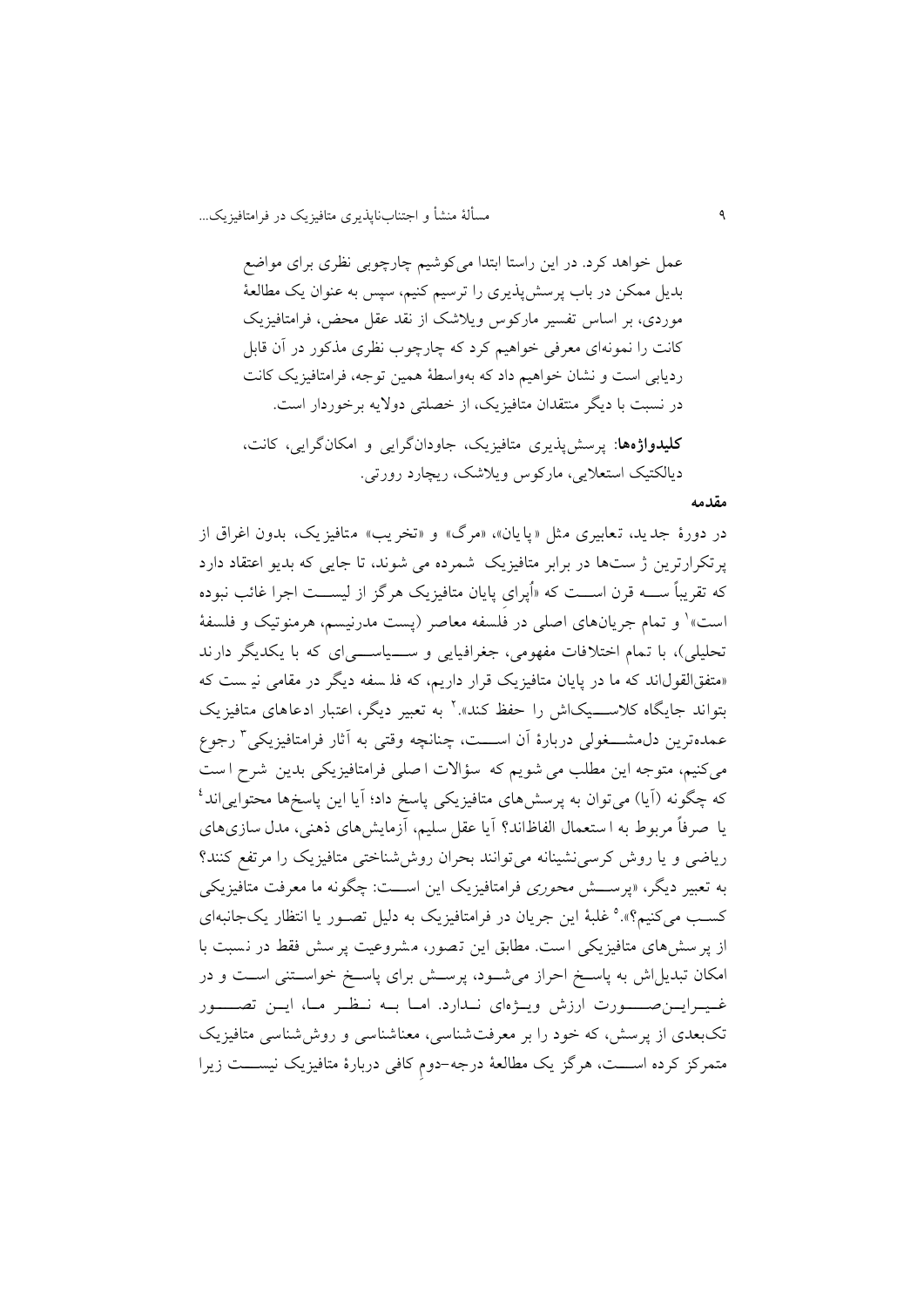»فارغ از اينکه متافیزيک به مثابه يک علم عقلی، از نظر عینی خوش بنیاد ]معرفت افزا، معنادار، رو شمند]<sup>٦</sup> با شد یا نه، همچنان، به صورت برخی پر سشهای غایی، به صورت بالفعل وجود دارد، تا جايی که ما در مقام موجودات متناهی و انديشهههنده، نمی توانیم صادقانه نسبت به آن بی<sup>تفاوت</sup> باشیم».<sup>۷</sup>

بايد ميان دو جهتِ پژوهش در فرامتافيزيک تمايز گذاشــت: پرســش از بنياد^ (زمينه عتبار/ عدماعتبار) در برابر پرسش از منشأ،<sup>۹</sup>یا به تعبیر رساتری که ما ترجیح می**د**هیم تا پايان اين نوشــتار از آن اســتفاده کنیم، «پاســخپذيری» پرســش۵ای متافيزيک در برابر «پر سشپذیری» یا «ارزش پر سش» أن پر سشها.`` مادامی که جهت اول مد نظر با شد، هم دسته بندیهای منظمی از پاسخ های بديل به پاسخ پذيری متافیزيک در دسترس است و هم از نظر تاريخ نگارانه، عمد، تاريخ های متافيزيک، در واقع تاريخ پاســـخ پذيری متافیزیک را روایت میکنند، يعنی بحث میان کســـانی که برای پرســـشْ(های متافیزیکی پاسخ هايی فراهم میکنند و کسانی که در مقابل، امکان به پاسخ رسیدنِ اين پرسش ها را نفی میکنند. اما پرسشی که بايد به صورت جدی تر در بحثهای فرامتافیزيکی پیگیری شود، اين ا ست که خواه در فرض تأمین وجه پا سخ پذيری)چه به صورت سلبی چه ايجابی)، «چگونه می توان اين مطلب را تبيين کرد که بسياری از انسانها، و در ميان شان برجســـتهترين اذهان، در همهٔ دورانها و ملتها، انرژی بســـياری... بر روی متافيزيک صرف کردهاند... و آثار متافیزیکی، تا به امروز، تأثیر بـسیاری بر خوانندگاناش گذا شته ٔ ست؟». '' نمونهای از دقت به این تمایز، و ترسیم طرحی برای این مطلب در بحثهای فرامتافیزیکی را رورتی در مقدمهاش بر چرخ*ش زبانی، ضــــمن ب*حث از «مشـــکلات فرافلسه ی چرخش زبانی» به نمایش می گذارد. در برابر فیلسهوفانزبانی (به عنوان اصلی ترين جريان نقدی در قرن بيسـتم) که تصـور میکنند از طريق اصـلاح و يا فهم بیشتر از زبانی که مورد استعمال فیلسوف متافیزیکی است، می توان مسائل مرموز متافیزیکی را حل یا منحل کرد<sup>۱۲</sup>، فیلسـوفانِ «سـنتگرا»<sup>۲</sup>پاسـخ می۵هند که بی|ختیار و ضهرورتاً به سهوی اين مسها ل کشهیده میشهوند زيرا »عقل سهلیم و/ يا علوم، ما را در معرض پرسشهای فلسهی [متافیزیکی] قرار میدهند»، تا جایی که میتوان گفت نزد يک سنت گرا، يا جاودانگرا، اين مسا ل »اجتنابناپذير میباشند، زيرا برآمده از تأمل بر روی موضوعات برونفلسفی هستند».<sup>۱٤</sup>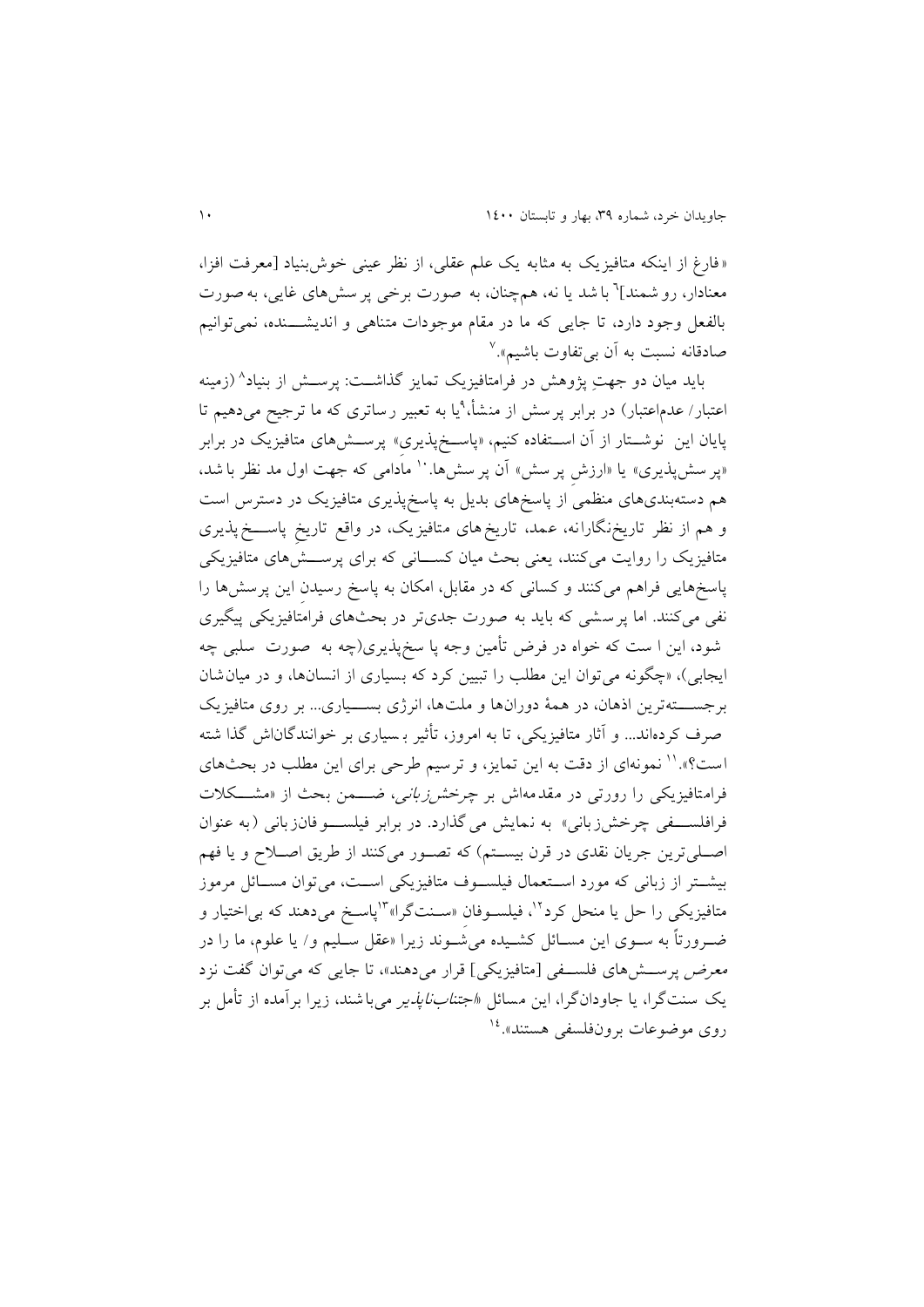رورتی ت صور میکند که اين نگاه را میتوان مو ضعی فرافل سفی دان ست که هم در عملکرد بالفعل بسیاری از فیلسوفان قابل مشاهده است و هم در ناخودآگاه خوانندگان آثار فل سفی. به همین دلیل، در آغاز ا صلی ترين کتاب خود، فل سفه و آينه طبیعت ، خود را در برابر آنها تعریف میکند. رورتی آنها را کســانی میداند که گمان میکنند فلســفه رشتهای است که «به بحث در باب مسـائل ابدی یا جاودان میپردازد- مسـائلی که به محض تأمل انسان رخ می نمایند».<sup>۱۰</sup> او هشدار می دهد که قرار نیست اثر او، برای مثال، در باب مس ألهای جاودان در معناشناسی يا معرفتشناسی باشد، و هر کس اين انتظار را از کتاب او دا شته با شد، «طرفی نخواهد بـ ست» زیرا «ا صلاً مـ سألهای [جاودان] در کار نيســـت».<sup>۱٦</sup> برای خلاصــــي از اين تصــــور، ما نياز به آگاهي از اين مطلب داريم که <sub>ا</sub>پر سشهایی که شرایط امکانی زمان معاصر باعث می شوند که آنها را *پر سشها<sup>۱۷</sup>*تلقی کنیم، پرسش هايی هستند که اگرچه ممکن است بهتر از پرسشهايی باشند که اسالف ما میپر سیدند اما نیاز نیست *همان* پرسش ها باشند. آنها پرسش هایی نیستند که هر انسان نديشندهای بايد ضرورتاً با آنها مواجه شود».<sup>۱۸</sup>

ما برای تکمیل ضلع سنتگرا، بر فیلسوفی تمرکز میکنیم که هم در مورد مسألهٔ ما دغدغهمند اســـت، و هم علاوه بر آن، يا خود تحليلی نظاممند از اين دغدغه ارائه کرده با شد و يا ا ستخراج بردا شتی نظاممند از اين م سأله در فلـ سفهٔ او ممکن با شد. تفـ سير مارکوس ويلاشـــک<sup>۱۹</sup> از *نقد عقل محض، ه*مراســـتا با دغدغه ما، تلاش میکند تا حساسیت کانت را نسبت به اين موضوع، که در بادی امر به صورت برخی پاره عبارات پراکنده در آثار او به چشــم میخورد، بازســازی کند، تا از اين طريق، بخشهايی از نقد عقل محض را توانا در م شارکت در بحث های معا صر فرامتافیزيک جلوه دهد، و هم از نظر درونی، نشسان دهد که تمرکز يکجانبه بر روی نقدهای کانت به متافيزيک سسنتی، مانع هويدا شدن برداشت دولايهٔ کانت از متافيزيک خواهد بود و اتفاقاً همین ويژگی در نقد کانتی است که فرامتافیزيک او را متفاوت خواهد ساخت.

# **<sup>21</sup> کانت صرفاً تخریبگر نبود**

بنا به ا صطالح شنا سی ما، فرامتافیزيک کانت، از جهت پا سخ پذيری، مو ضعی سلبی يا تخريبی راجع به متافیزيک دارد، و اساس اين موضع سلبی نیز در دو بخش ايجابی نقد عقل محض يعنی «حسـيات» و «تحليل» قابل رديابی اسـت. تمرکز بر اين جنبهٔ آشــنا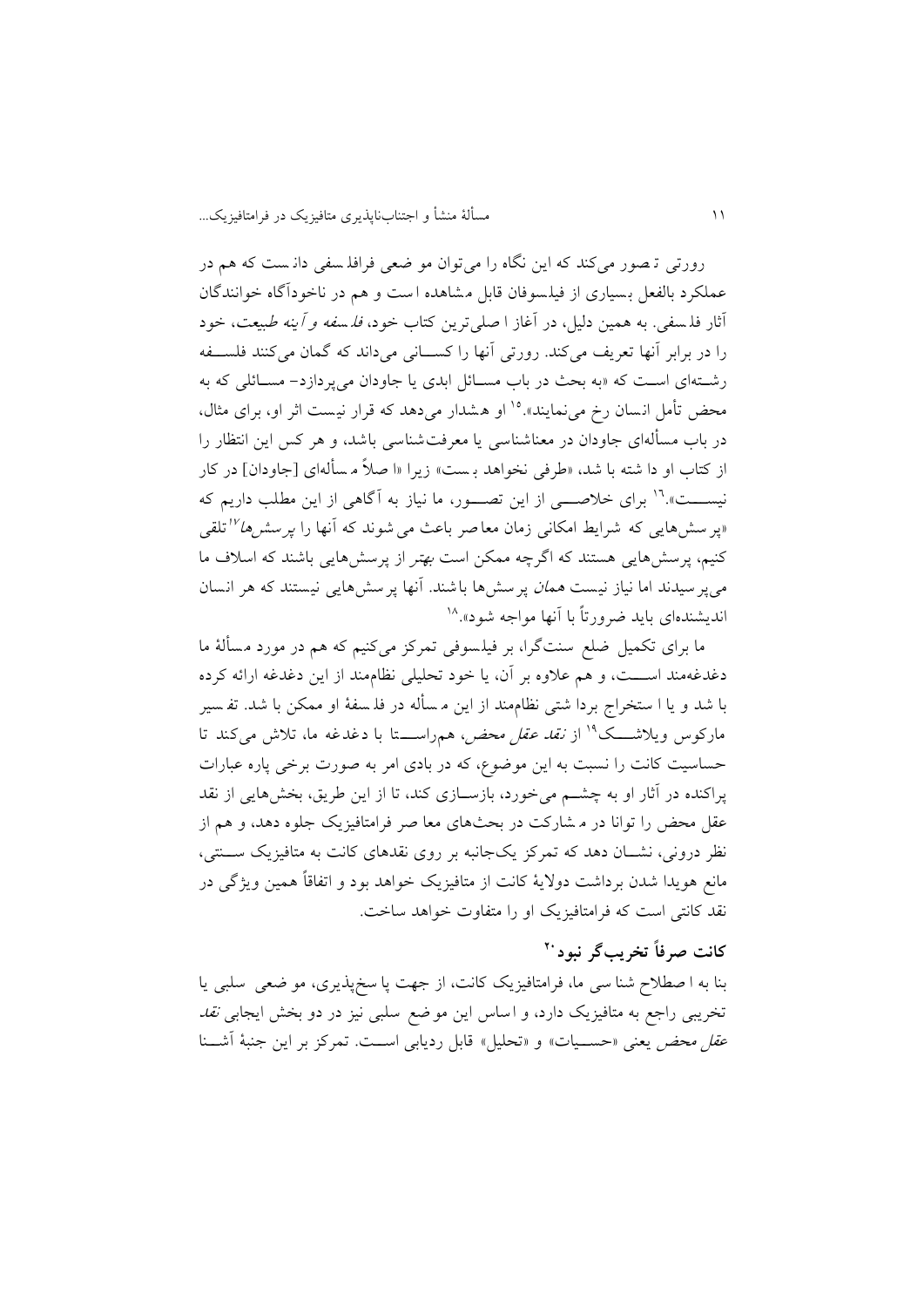عاملی ا ست که ترصور کنیم پروژهٔ کانت حتی بدون نو شتن بخش دیالکتیک نیز وظیفهٔ خود مبنی بر حل »مسألة کلی عقل محض« را انجام داده است: اگر [ صدق] تحلیل تجربهٔ عینی را... مفروض بگیریم شاید به نظر بر سد که ديگر چيزی نداريم دربارهٔ متافيزيک بگوييم. زيرا پارهای نتايج کلی دربارة موضوع، مستقیماً از حسیات استعاليی و تحلیل استعاليی همزمان 40 حاصل خواهد شد.

بر اين اســاس، طبيعی اســت که يا به بخش ديالکتيک پرداخته نشــود و يا اگر به آن توجه می شود، باز از اين جهت است که می تواند شـواهد بیشـتری برای نگاه تخريبی کانت به پاســـخپذيری فراهم کند.<sup>۲۲</sup> در مقابل، میتوان گفت که تمرکز بر نقد کانت از متافیزيک، زوايای نگاه سازندهٔ او به متافیزيک را ناديده می گیرد. اين نگاه سازنده اولاً به صورت عباراتی پراکنده در پی شگفتار و درآمد هر دو ويرا ست نقد، و به خ صوص در درآمد او بر »ديالکتیک استعاليی« قابل مشاهده است..

کانت در موارد مختلفی به ما يادآوری می کند که بايد بین دو معنا از امکان متافیزيک تمايز بگذاريم، تا بتوانیم انتظارات مان را از يک »نقدِ « متافیزيک متعادل کنیم. نتی ج ة بخش ايجابی نقد اين اســت که رياضــيات و فيزيک دو دانشــی هســتند که «واقعاً داده شدهاند» (B20) و در نتیجه بهواسطهٔ وجودشان تردیدی حول آنها نباید شکل بگیرد. در نســبت با اين دو دانش، پرســـش آن بود که آيا متافيزيک نيز به عنوان يک *دانش م*مکن اســت يا خیر. نتیجهٔ بخش ايجابی نقد، پاســخی منفی به اين پرســش بود. اما کانت از همان ابتدا، نتیجهٔ این نقد را متعادل می کند زیرا به عقیدهٔ او متافیزیک، به یک معنا، نه تنها ممکن اســـت بلکه «واقعی اســـت، اگرچه نه به مثابه يک دانش، بلکه به مثابه يک گرايش <sup>۲۳</sup> طبیعی *(متافيزيک طبیعی*)» (B21). برای کانت اين گرايش جلوهای همیـشگی و جهانشــمول دارد، تا جايی که آن را، در قالب ادعايی بهظاهر انســانشــناختی<sup>۲۶</sup>اينگونه مطرح می کند:

در واقع نزد همهٔ انســـــانها، به مجرد آنکه عقل در آنها به نظرورزی<sup>۲۵</sup> گســـترش يابد، گونهای متافيزيک در همهٔ زمانها حاضـــر بوده اســـت و همواره نیز باقی خوا هد بود. و اکنون در این باره نیز می توان پرســــید: متافیزيک به مثابه يک گرايش طبیعی چگونه ممکن است؟« )22B)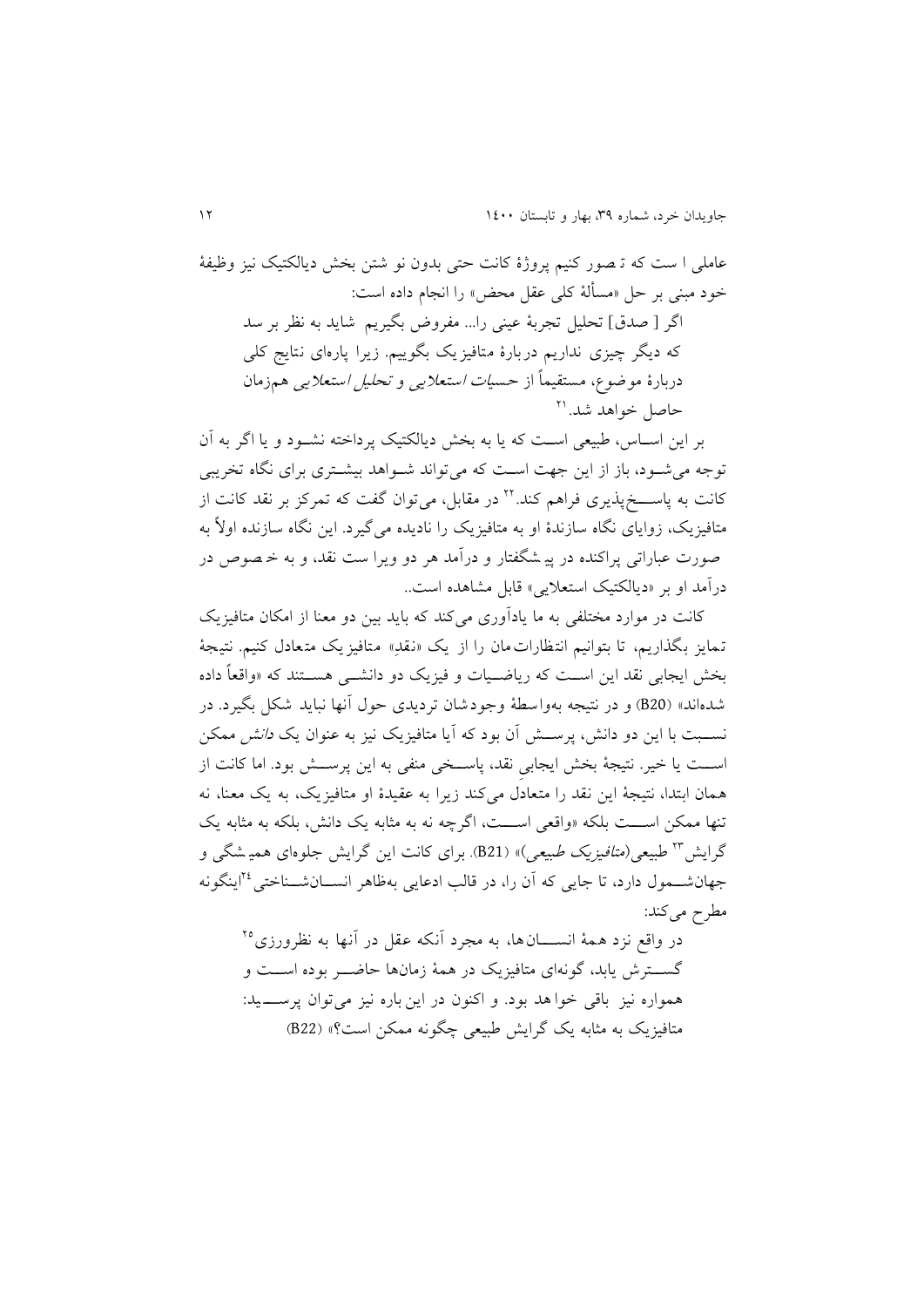در اينجا می توان ترادفی میان طبیعی بودن و اجتناب ناپذير بودن را ديد و با توجه به اين نکته، میتوان گفت که ا سا ساً کار نقد عبارت ا ست از مهار و تحديدِ اين ا ستعداد طبیعی، و نه از میان برداشتن آن (کانت، ١٣٩٠: فقرهٔ ٦٠). از همین رو، ما این عبارت فوق را، که نمو نه های آن به صورت پراکنده در *نقد عقل محض* وجود دارد، «قط عهٔ اجتنابناپذیری» نامگذاری میکنیم.

به عالوه، کانت در پیشگفتار اول، منشأ اين پرسش را نیز معرفی می کند. با توجه به »قطعة اجتنابناپذيری«، طبیعتاً منشأ نزد کانت نمی تواند عاملی فرعی، بیرونی و يا نوعی از خطا با شد که فرآيند نقدی بتواند يکبار برای همی شه آن را از میان بردارد. همچنین، اين منشهأ احتماالً بايد، در وضهعیت ايده آل، نسهبت ويژه ای با متعین کردن پرسهش های متافیزيک دا شته با شد يا حداقل بتواند ت صويری از اين ن سبت را تر سیم کند. به دلیل اهمیت اين قطعه در تفســير ويلاشــک، به طور کامل آن را نقل میکنیم و از اين پس با تعبیر »قطعة منشأ« از آن ياد خواهیم کرد:

عقل بشری در ردهای از شناخت های خويش دارای اين سرنو شت ويژه اسـت که پرسـشهايی سـربار آن می شـوند که نمی تواند آنها را ناديده بگیرد، زیرا این پرستشها به عنوان مستائلی هستند که بوستیلهی خود طبیعت عقل در برابر عقل نهاده می شهوند، ولی پاستخی هم به آن ها نمیتواند بدهد، زيرا از سراسر توانايی عقل بشری فراتر میروند )Avii).

به تعبیر دیگر شــــاهد این هســــتیم که او، حداقل در قالب عباراتی پراکنده، خود را متعهد به «تز اجتناب نايذيری»<sup>۲۹</sup> کرده اســـت که عبارت اســـت از اين ديدگاه که «استنتاجهای مغالطی [که در بخش دیالکتیک بررسهی می شوند] ... خودشان به نوعی طبیعی، اجتنابناپذیر و بنیاد شده در ماهیت عقل بشری میباشند».<sup>۲۷</sup>

بی توجهی به اين جنبه از فرامتافيزيک بهطور کلی، و بهويژه در کانت، می تواند ري شه های مختلفی دا شته با شد که قبالً تا حدی بدان ا شاره کرديم. شا يد ا صلی ترين مشـــکل با اين جنبه، ناســــازگاری آن با خود پروژهٔ نقدی اســــت، زيرا اگر خطاهای متافیزیک ریشه در خود عقل دارند پس ادعای ارائهٔ علاج آنها به چه معناست. در نتیجه، کانت بهواسطهٔ تز اجتنابناپذيری، متهم شـده اسـت به «کلام اسـتعاری»، پرداختن به «روانشناسی کرسی نشینانه»، و «تعصب تاریخی».^\* همانطور که آدورنو میگوید، نادیده گرفتنِ اين جنبه، تا حدی معقول است زيرا ما از اثری با رويکرد استعاليی انتظار نداريم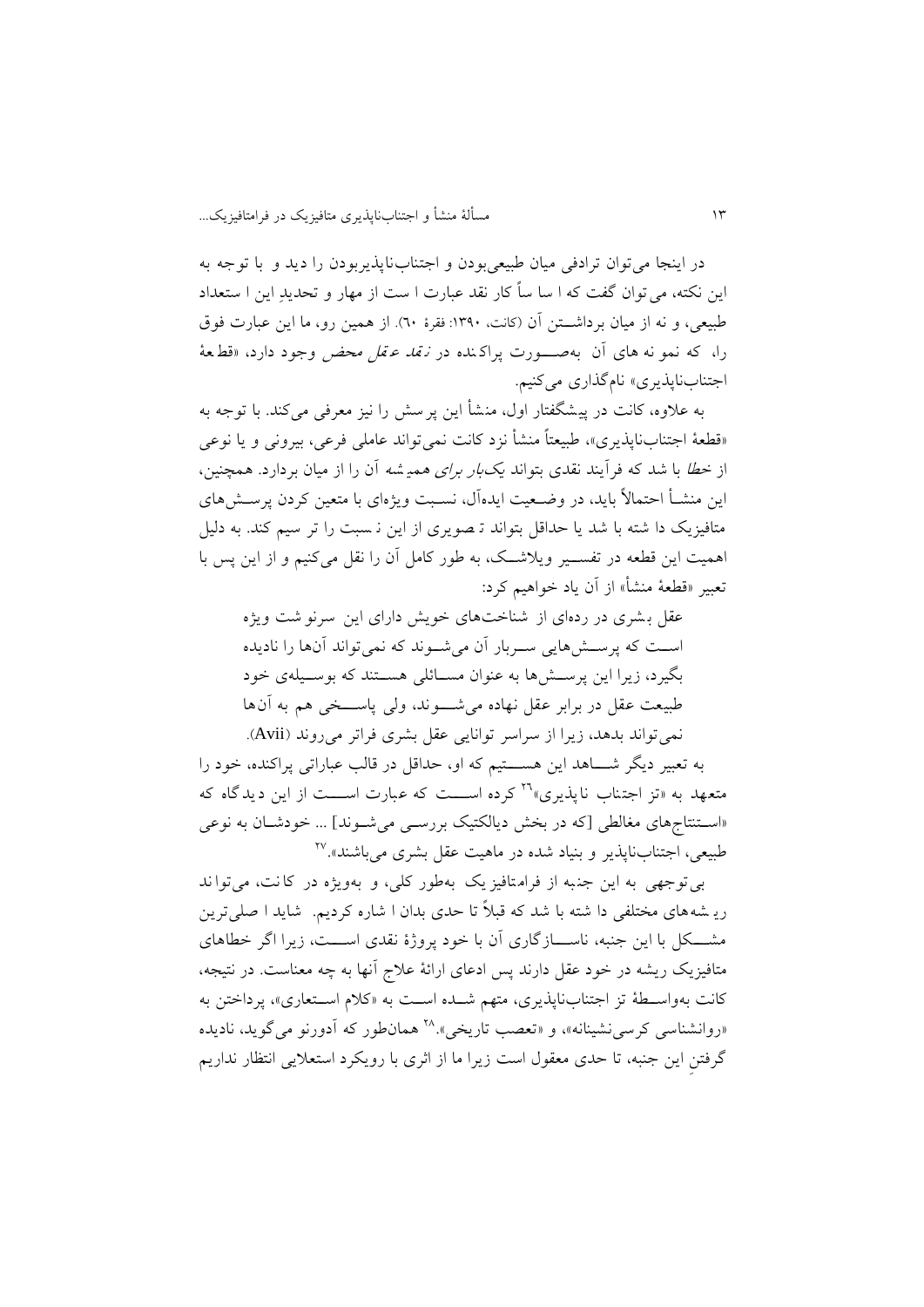به پرسش هايی روانشناختی و انسانشناختی بپردازد، و پرسش از امکان متافیزيک طبیعی «مثل این اســت که بخواهیم در *نقد عقل محض* بحث کنیم از مهرههای ســتون فقرات»، که کاری عبث است.<sup>۲۹</sup>

يکی از راديکالترين صورتبندیهای اتهام »تعصب تاريخی« را بِنِت بر »ديالکتیک«، و نظر کانت در باب گرايش طبيعی عقل وارد کرده اسـت. به عقيدهٔ او، «ديالکتيک»، «پر از خطاها و نقائص است»، بهويژه بهوا سطهٔ نظر کانت دربارهٔ عقل. ب<sup>ه</sup> بخصوص آنکه به نظر او زمانی که کانت از عقل و مســائل اجتنابناپذير عقل صــحبت میکند، و مســائل برآمده از عقل را در قالبهای سه گانهای مانند روانشناسی ، کیهانشناسی و خداشناسی تقسیم می کند، و می کو شد بهوا سطهٔ چنین تقسیماتی، تمام مسائل متافیزیک و موا ضع راجع به آنها را احصا کند، در واقع در حال »تالشی است زمخت، برای عقالنی ساختنِ دســته|ی از مســائل [مانند وجود خدا، نفس، جهان]، که بازتاب دهندهٔ نه *ســاختار عقل*، بلکه اشتغال مقدمِ *فیلسوفان دانشگاهی* آلمان است، در زمانی که [کانت] درحال نوشتن بود».'<sup>۳۱</sup>

برداشت بِنِت از دو جهت اهمیت دارد. نخست آنکه، واضحترين نمونة ناديده گرفتن و کمارزش تلقی کردن «نظريهٔ منشــأ و اجتنابناپذيری» متافيزيک در کانت اســت، و از اين جهت بديلی ا ست برای تف سیر ويال شک. از سوی ديگر، در اين عبارت نقل شده میتوان ردپای تمايزی را ديد که قبلاً ترســيم کرديم، يعنی تمايز ميان تصــور مســـائل متافيزيک به عنوان مسائلی «امکانی»، «زمينهمند» و «تاريخی» (موضع رورتيايی)، در برابر تصور آنها به عنوان مســائل «عقلانی»، «ضــروری» و «اجتنابناپذير» (موضــع کانتی). مهمتر آنکه، به نظر میرسهد تصهمیمگیری در باب وجهِ پرسهشهای متافیزيک، نسهبت مستقیمی با نوع منشأيی که برمیگزينیم دارد.

ما در بخش بعدی، نه قصد اثبات دفاع از، و يا نقد، تفسیر ويالشک در برابر بِنِت )و يا بهطور کلي، ناديده گيرندگان موضع ايجابي کانت در «ديالکتيک») را داريم، و نه قصد دفاع از، و یا نقد، فرامتافیزیک کانت. تنها هدف ما، بعد از پیش کشـــیدن و ترســـیم چارچوب پر سش پذيری، عبارت ا ست از يافتنِ م صداقی برای مو ضع » ضرورت گرا«. انتخاب ما، فرامتافیزيک کانت ا ست، صرفاً بدين دلیل که تف سیر دان شورانه ای از مو ضعِ او در اين مورد وجود دارد که می تواند نشـــان بدهد کانت برداشـــتی نظاممند از مســـألهٔ «منشأ و اجتنابناپذیری متافیزیک» ارائه داده است.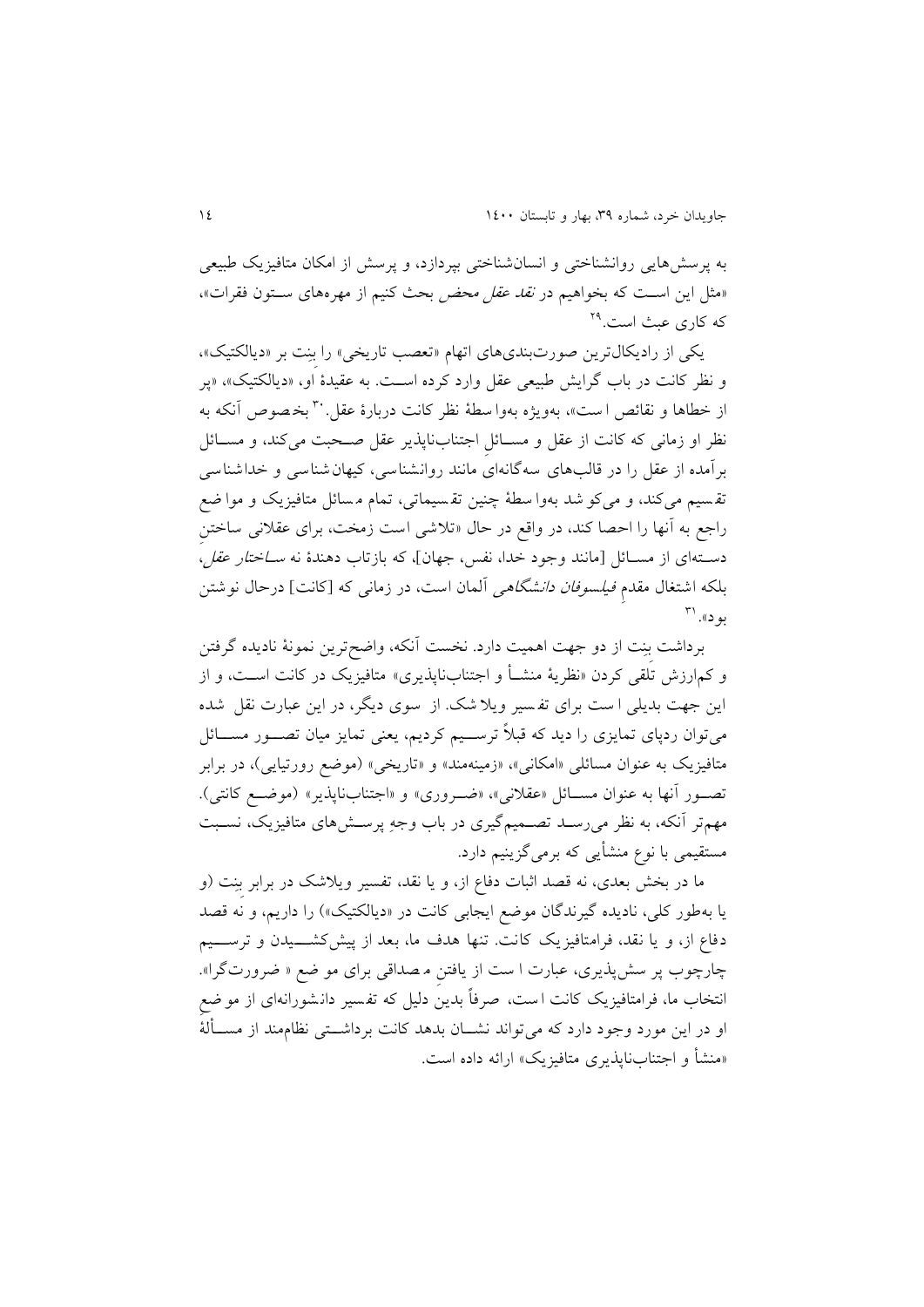05 مسألة منشأ و اجتنابناپذيری متافیزيک در فرامتافیزيک...

**تفسیر ویالشک از نظریة منشأ** 

مارکوس ويلاشـک مفســر آلمانی فلســفهٔ کانت، نخســتین بار در ســخنرانی|ی با عنوان ضر*ورت متافیزیک نزد کانت <sup>۳۲</sup>ب*ه نحو اجمالی، و سپس به تفصیل در *منشأهای متافیزیک* نز*د کانت: ديالکتيک عقل محض،* از اين ايده دفاع میکند که ما بايد بين جنبهٔ تخريبی و سازندهٔ «ديالکتيک» تمايز برقرار کنيم، تا بدين وا سطه بتوانيم تحليلي نظام مند از «قطعهٔ منشأ» و «قطعهٔ اجتنابناپذیری» ارائه دهیم.

بعد از طرح اين دو قطعهٔ نمونه، «کانت بايد ن شان بدهد که اين خود عقل ا ست که ما را درگيرِ نظرورزی متافيزيکی میکند، نه اشـــتباهات فردی، تعصـــبهای تاريخی و مؤلفههای از سان شناختی». پستم نظر ویلا شک، عقلی که کانت در این قطعات نمونه مد نظر دارد، «بحثی»<sup>۳،</sup> «تکرارگر»<sup>۳</sup> و در جســتجوی تمامیت اســت.™ این ســه ویژگی را میتوان در تصوير زير خالصه کرد:

ما انســانها در تجربهٔ روزمره بهطور مداوم با اشــياء، رخدادها، و بهطور کلی اموری روبرو میشويم که در مقام اول، و به شکل بی واسطه، تبیین شان همراه شان نیست، و در نتیجه، به تکاپوی یافتن علتِ آنها می افتیم (*بحثی بودن*). در اینجا، منظور ما از «علت» بیشتر به «آيتيا» (αιτια) يا «تبيين» ارسطويی نزديک است تا «علت» در معنای مدرن که بیشتر محدود به علت فاعلی است. به تعبیر دیگر، علت جویی تلاشی است برای مفهوم و معقول سـاختن امری که هنوز برای ما آشـنا نیسـت. زمانی که «الف» به عنوان تبیین »ب« بر ما عرضه می شود، ما هنوز خودمان را محق می دانیم، که در جست وجویِ تبیینِ تبیین باشــیم و بپرســیم چرا «الف»؟ (*تکرارگر بودن*)؛ در واقع، عقل همیشــه «برای هر بنابراين، يک ازچهرو« پیش میک شد. اما ما »بی از گناه خود« )Avii)، به نقطهای بیرون از اين زنجيرههای تکرار شـــوندهٔ تبيينی، يعنی متافيزيک های متعالی، پناه می بريم زيرا «هیچ *پاسخ نهایی ای* برای پرسشهایی که از طبیعت [یا در تجربه] میپرسیم، مادامی که در آن هستیم، یافت نخواهد شد (تمامیتخواهی).<sup>۳۷</sup>

همان طور که مشــخص اســـت، وقتی کانت ادعا می کند که انســـانها به نحوی اجتناب ناپذير به ســـمت محبوب شـــان (Axiii)، يعنی متافيزيک، ســـوق پيدا می کنند، «منظورش نه پرســش های مربوط به بنیاد های اخلاق اســـت... نه پرســش های هس*ستی شسخاختی...* و نه پرسسشهای مربوط به متافیزیک *درونماندگار.* بلکه منظور او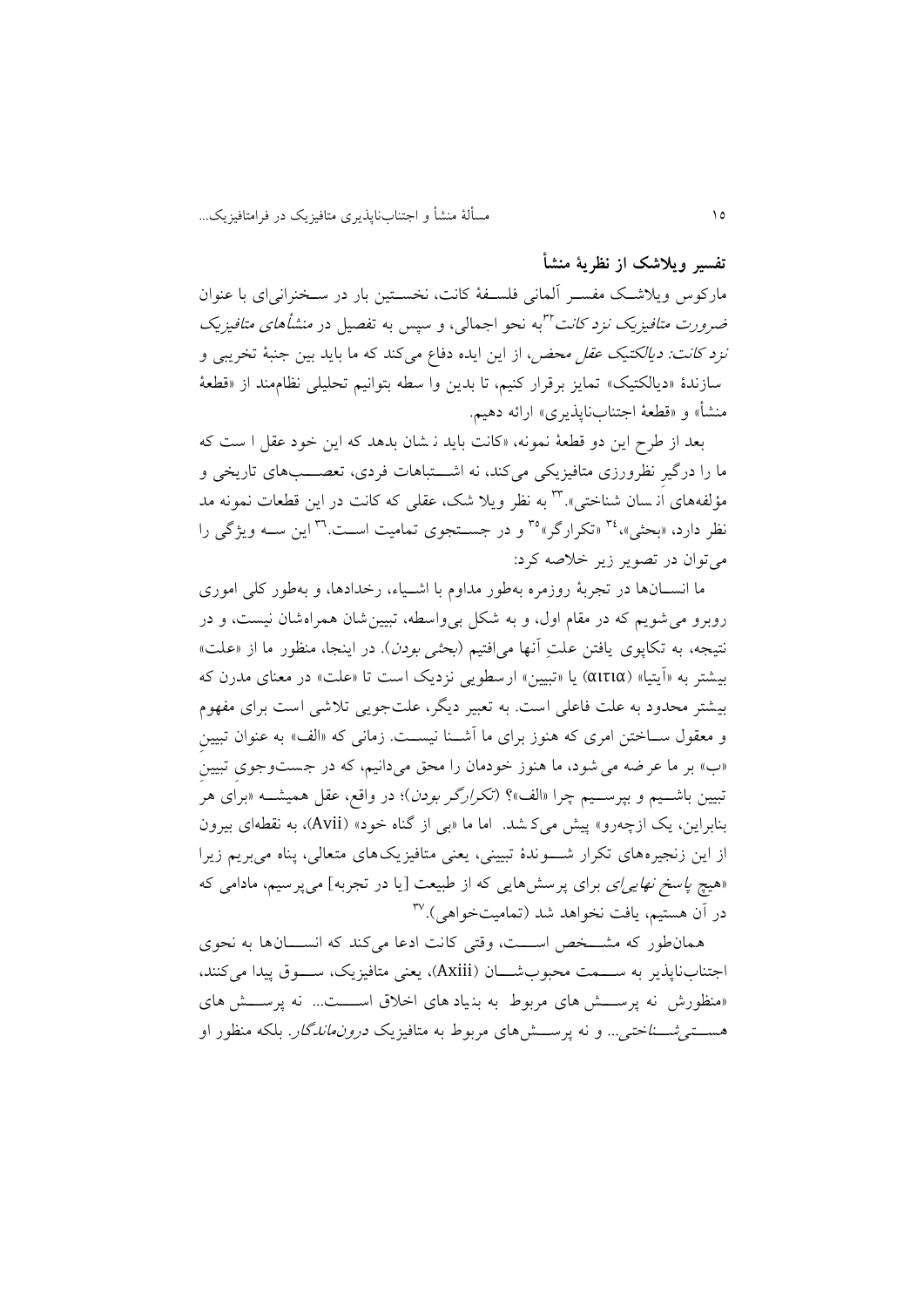پر سش های متافیزيک متعالی ا ست - يعنی روان شنا سی، کیهان شنا سی و خدا شنا سی متعالی».^۳

در فرض تصهوير باال، هر مدافعِ نظرية منشهأ عقالنی، بايد توضهیح بدهد که چگونه تواناییِ اســــتدلال آوری و بهرهمندی از منطق (به معنای طلب دلیل برای هر مقدمهٔ مفروض و طرح چرا-پر سش(، ان سان ها را الجرم به نظرورزی متافیزيکی منتقل میکند. ويلا شک برای تو ضيح اين مطلب، «قطعهٔ انتقال» را از *نقد عقل محض* وارد طرح خود می کند:

اصهل ويژهٔ عقل بهطور کلی (در کاربرد منطقی) اين اســـت که برای شهناختهای مشهروط فاهمه، امر نامشهروط یافته شهود تا بدان وسهیله وحدت آن کامل شـود. اما اين ماکسـيم منطقی نمیتواند تبديل به اصــل عقل محض شهود، مگر آنکه فرض کنیم که اگر امر مشهروط داده شهود، تمامی سـلسـلهٔ شـرطهای تبعی نیز داده خواهد شـد (يعنی در شــیء و پیوستگی اش گنجانیده شده است) (8/B346-A307).

در اينجا ما با يک ا صل منطقی و يک ا صل متافیزيکی مواجه ايم که ادعا شده ا ست به کارگیری اولی، ضـــــرور تاً دومی را مفروض می گیرد یا به آن می[نجامد. ما ابـتدا ويژگیهای اين دو مؤلفه را توضیح میدهیم و پس از آن معانیِ مدنظر کانت از انتقال را ذکر خواهیم کرد. عقل در انجام کارکرد منطقی خود، «سـراسـر محتوای شـناخت، يعنی هرگونه رابطهٔ شــناخت با شـــیء را منتزع میکند و فقط صـــورت منطقی را در نســبت شناخت ها با يکديگر مینگرد« )79B55/A). اين »نسبت شناخت ها با يکديگر« بر روابط ا ستنتاجی، یا روابط مشروط سازی <sup>۳۹</sup>میان شناختهای گزارهای (مانند ا صول پیشینی، قوانین و تعمیمهای تجربی) دلالت دارد که فاهمه آنها را در اختیار عقل قرار میدهد که در واقع، تنها دستمايهٔ کارکرد منطقی عقل میباشند. ماکسیم منطقی که نه فقط دستوری برای متخصـصــین علوم عقلانی <sup>،٤</sup> بلکه ســوار بر عقل بهطور کلی اســت، به ما دســتور میدهد که برای یک شناخت عر ضه شده، مانند «همهٔ از سانها فانی ه ستند»، مقدماتی عامتر جســــتوجو کنیم و تلاش کنیم، مثلاً در قیاس۵ای حملی که نمونهٔ اعلای قیاس است، از طریق سنتز «شرطِ» مقدمهٔ صغری با «اظهار»<sup>۶۱</sup> مقدمهٔ کبری، شناخت عرضهشده را نتیجه بگیريم:

صغری: همة ايرانیها انساناند )شرط: ايرانیبودن(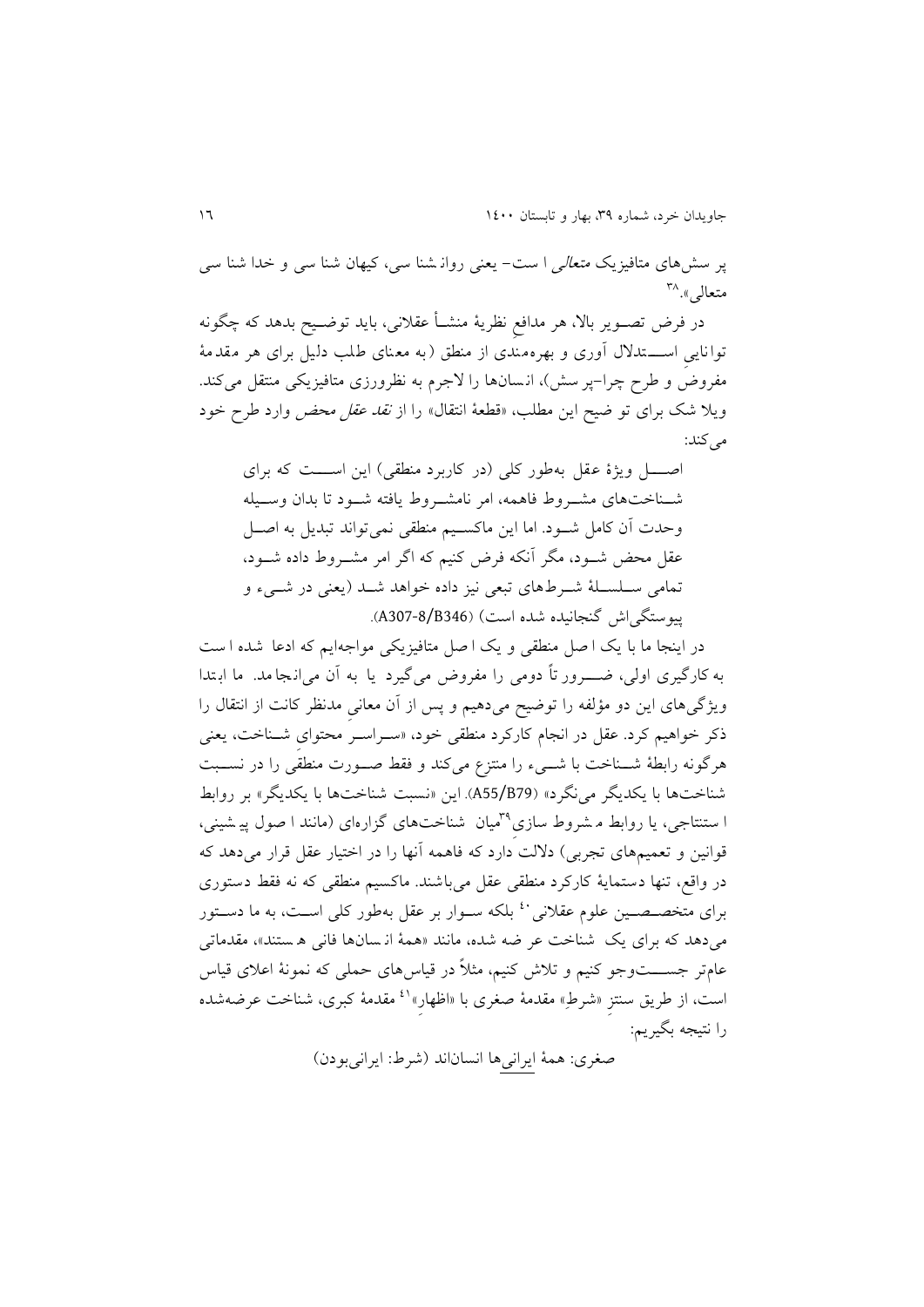07 مسألة منشأ و اجتنابناپذيری متافیزيک در فرامتافیزيک...

کبری: همة انسانها فانیاند )اظهار: فانی بودن( نتیجه: همة ايرانیها فانیاند )سنتزِ شرط و اظهار( به علاوه، عقل در اين کارکرد، نه فقط با قياسها، بلکه با حلقههای اســـتنتاجی<sup>٤٢</sup> نيز مواجه اســـت. زيرا نتيجهٔ هر قياس، خود می تواند به عنوان مقدمهٔ قیاس ديگری در نظر گرفته شود، و بدین ترتیب، «چندقیاسی»ها<sup>۹۳</sup> تشکیل میشوند.<sup>٤٤</sup> این استنتاجها، از جنس کنجکاوی ها و بازی های فکری ای که در کتب آموزشــــی منطق می یابیم نیســـتند، بلکه تجســـم خوانش غايتشـــناختی کانت از عقل!ند. اين غايت چیزی نیســـت جز تأمین وحدت عقل <sup>03</sup>(8359/B359)، يا وحدت سيستماتيک (A651/B679) که اينگونه مشخص میشود:

عقل ]در کاربرد منطقی[ در فرآيند ا ستنتاج، می کو شد تا کثرات شناخت فاهمه را به کمترين شــمار اصــول (شــرطهای عام) کاهش دهد، و بدين طريق وحدت آن شناختها را عملی سازد )361B305/A).

اين سيستم شناخت، واجد وحدت، كمال، ساختار پيشينی و ايدهای هدايتگر است؛ سلسله مراتبی است، عام و خاص دارد و در صدر آن شـناختهايی نامشـروط قرار می گیر د.

«قطعهٔ انتقال»، در مقابل ماکسیم منطقی، که صر*احتاً* اصلی سوبژکتیو است و از ابتدا خود را از طرح ادعا در باب ا شیاء معاف میکند، ا صل *واقعاً* سوبژکتیو دیگری را قرار میدهد که ادعای عینیت (یا رابطه با اشـــیاء) دارد، یعنی «اصــــل اعلای عقل محض» (A308/B365). مطابق اين ا صل، هر گاه م شروطی وجود دا شته با شد، لاجرم سلمسلهٔ شــــــرايطِ مشــــــروطســـــــاز آن نيز وجود دارد. بر اســــــاس اين تعريف، در مقابل روابط مشــروطســازی منطقی، می¤وان روابط مشــروطســازی *واقعی<sup>51</sup> ر*ا در *نقد عقل محض* شنا سايی کرد. کانت تصور میکند که *تنها* سه قسم از اين روابط وجود دارد ( A80/B 105): ١) رابطة التصــــاق [= عرض] که میان جوهر و عرض برقرار اســــت؛ ٢) رابطهٔ واب ستگی که میان علت و معلول برقرار ا ست؛ 9( رابطة م شارکت که میان اموری برقرار اسـت که فعل و انفعال میانشـــان برقرار اســت. به عقیدهٔ واتکینز، با وجود اینکه کانت هیچگاه این قســــم از رابطه را تعریف نمیکند، اما می¤وان گفت که «انگارهٔ جنســــی<sup>٤٧</sup> کانت از مشروط سازی واقعی، شامل يک رابطهٔ وابستگی متافیزيکی است که نامتقارن،<sup>۱۸</sup> معقول و متعدی<sup>٤٩</sup> است». ٥٠ بر اساس اين ويژگی ها، ارائهٔ شرطِ «ب»، اولاً آن را معقول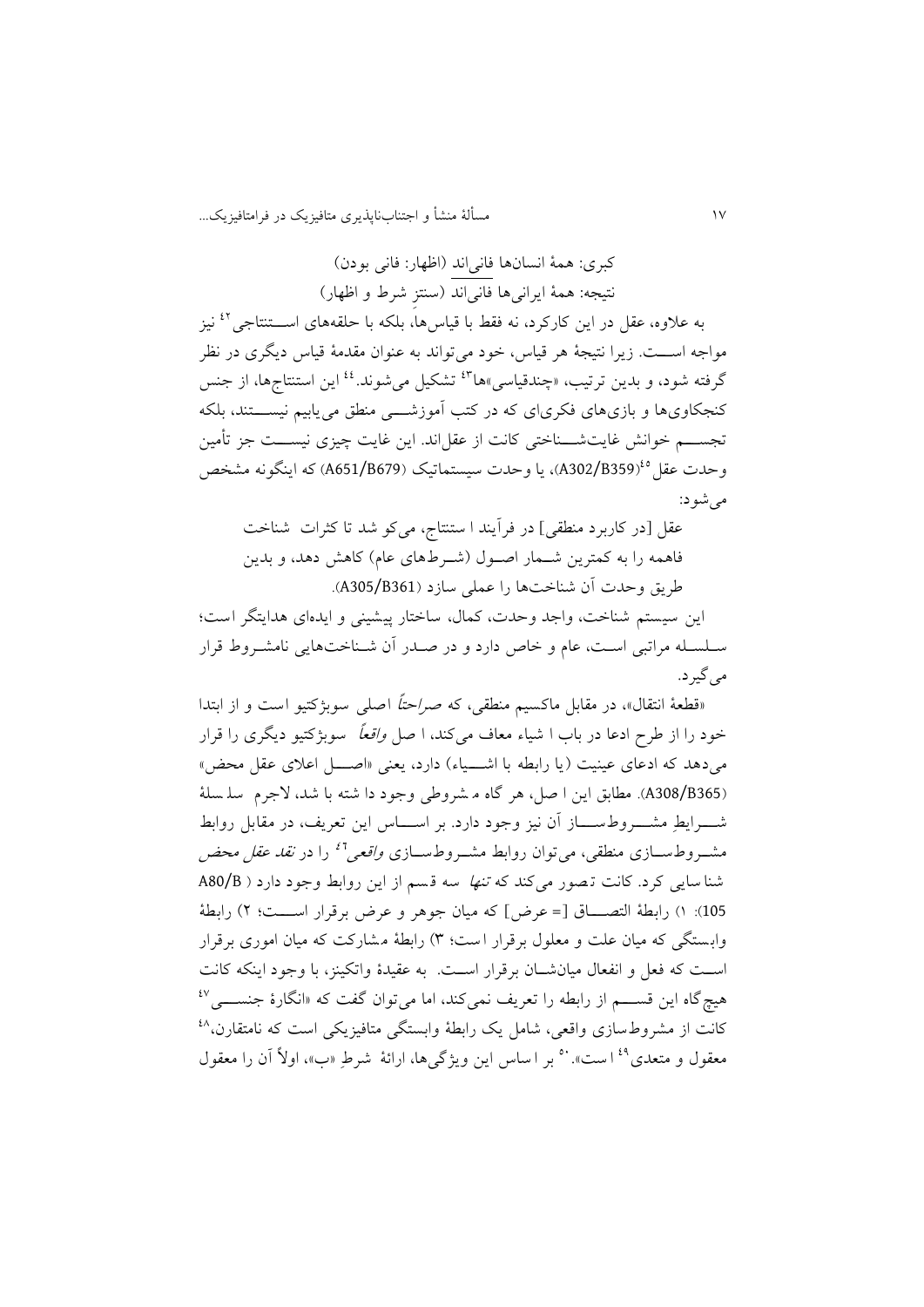و قابل فهم می کند زيرا باعث می شهود تعجب ما از وجود آن برطرف شهود (معقول بودن)؛ ثانیاً، نمیتوان خود «ب» را شرطِ شرطِ خودش دانـست (عدم تقارن)؛ ثالثاً اگر »ب« خودش شرط پديده ای ديگر »ج« با شد، آن گاه شر طِ »ب«، شرط »ج« نیز خواهد بود (متعدی بودن). در مقابل، ويلاشک اعتقاد دارد که اين روابط حتی از جهت صوری نیز واجد ویژگی های مشترک نیستند. برای مثال، اساساً رابطهٔ مشارکت رابطهای متقارن است زيرا در آن هم «الف» شرط «ب» است و هم «ب» شرط «الف». حتى بالاتر از اين، تحت رابطهٔ مشــارکت نمونههايی بازتابی می توان يافت که تحت روابط التصـــاق و وابستگی مصداقی ندارند. برای مثال، در ارگانیسم انسانی، قلب و شُش هر دو يکديگر را م شروط می کنند زيرا عملکرد شش واب سته به قلب ا ست و برعکس. بر اين ا ساس، میتوان گفت که هم قلب خودش را مشروط میکند و هم شش، زيرا هر دو شرطِ شرطِ خودشان هستند.<sup>٥١</sup>

رابطة شرط و مشروطِ واقعی، فقط بخشی از محتوای اصل اعلی را تشکیل می دهد زیرا این ا صل ادعا می کند که یک طرفِ <sup>0۲</sup>رابطهٔ م شروط سازی واقعی می تواند، و باید، نامشهروطِ واقعی باشهد. کانت، بدون ادعايی سهلبی يا ايجابی در باب تحقق نامشهروط، تصور میکند که »میتوان به اين امر نامشروط به دو صورت فکر کرد«:

يا چنانکه صرفاً در کل سلسله وجود دا شته با شد، که در آن همهٔ اعـضا بدون اســتثنا مشــروطاند، و فقط کل اعضــا مطلقاً نامشــروطاند، و يا امرِ مطلقاً نامشروط صرفاً بخشی از سلسله است )445B417/A).

مطابق اين بردا شت، به نظر می ر سد که بر خلاف رابطهٔ م شروط سازی، می توان تعريفی جنسی از مفهوم نامشروط ارا ه داد:

<mark>نامشروط واقعی</mark>: « به ازای تہمام الف ها، الف (در نســــ بت با شــــرايط مشروط سازی واقعی) نامشروط است، اگر تمامیتِ شرایطِ امر مشروط باشد».<sup>۵۳</sup>

به تعبیر ديگر، هم »کل سهلسهله« شهرايطِ يک امر مشهروط، و هم »بخشهی« از آن، میتوانند در تبیین يک امر مشروط مدخلیت داشته باشند.

با اين حال، بر صهدق اعلی نمیتوان اينگونه اسهتدالل کرد که از هر امر مشهروط به شرط آن می رويم، و با ادامة اين فرآيند، تمامیت شرط های آن را اح صا می کنیم، وآنگاه از نظر معرفت شناختی، در جايگاهی هستيم که بگوييم «امکان چيزی مشروط، تماميت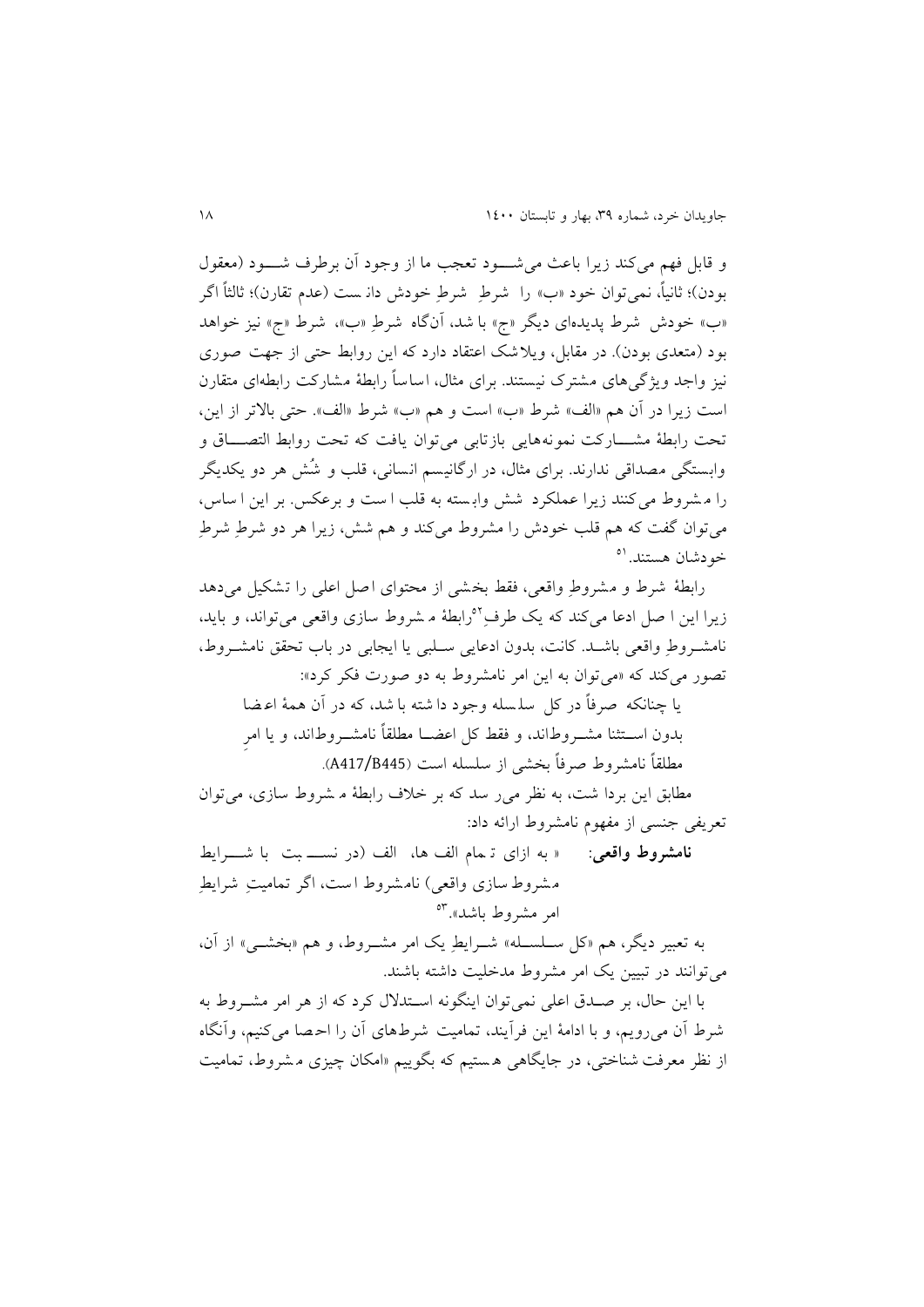شرايط اش را مفروض میگیرد« )394B337/A). زيرا، کانت ت صريح می کند که سل سل ة کامل شرايط، هم می تواند متناهی باشد و هم نامتناهی )455B417/A). اما به نظر میرسد که اين تصـريح، باعث مي شـود که اطلاق صـفاتی مانند «تماميت» و يا کامل بودن، بر سلسلهٔ شرايط نامتناهی، دشوار باشد. در واقع پرسش اين است که چگونه يک سلسلهٔ نامتناهی از شرايط، میتواند سلسلهای کامل باشد.

به باور ويال شک برای برطرف کردن اين م شکالت، نیاز به باز سازی بردا شت کانت از مفهوم تمامیت داریم و این بازسازی، به کمک اصل جداپذیری<sup>06</sup> در نظریهٔ مجموعهها انجامپذير اســـت. مطابق اين اصــــل، به ازای هر ويژگی تحقق يافته يک مجموعه ناتهی وجود دارد متشکل از تمام اشيائي که تحت آن ويژگی وجود دارند. بنابراين، اگر ويژگی تحققيافتهای به نام »شرطِ الف« وجود داشته باشد آنگاه تمامیتی از شرطهای الف، حتی اگر نامتناهی باشــند، به عنوان يک مجموعهٔ *کامل وجو*د خواهد داشــت، دقیقاً همانطور که منعی در اين نيســت که ســـلســـلهٔ نامتناهی اعداد طبیعی را يک مجموعهٔ کامل تلقی کنیم. °°

طبیعیترين خوانش، در مورد تبديل يا انتقال اين مؤلفهها به يکديگر، آن را مصههداق خلط يا تبديل يک اصــل ســوبژکتيو به يک اصــل ابژکتيو ميداند و از همين رو توجيه وجود اين قطعه در «ديالکتيک» را چيزی نمي داند جز مدخليت آن برای پروژهٔ تخريبي کانت در مواجه با متافيزيک. <sup>٥٦</sup> بر اساس اين خوانش، کانت از طرح اصل اعلی و انتقال ماکسیم منطقی به آن ، اوالً در پی توجیه و يا نشان دادن ضرورت اين انتقال نیست بلکه « صرفاً در حال باز سازی اندی<sub>شههای</sub> متافیزی<sub>ـ</sub>سینِهای نظرورز ا ست»<sup>۵۷</sup> تا از این طریق بتواند به تعريف خود از متافيز يک، به عنوان دانشــــي که غايت آن بهچنگ آوردن امرنامشروط است، توجیهی تاريخی تزريق کند. در واقع، کانت با طرح اصل اعلی، خود را در مقام يک مورخ متافیزيک نشان می دهد که درصدد يافتن صورت بندیای از تاريخ متافیزیک اســـت که هم بتواند وحدتی به ســــیر تاریخی متافیزیک بدهد و هم خطاآلود بودن آن را نشــان بدهد. در نتیجه، چندان ضــروری نیســت که کانت را موظف به ارائهٔ مفهومی سازگار و خوش ساخت از اين ا صل بدانیم. در مقابل، ويال شک اعتقاد دارد که کانت در اين قطعه »عمداً مبهم« عمل کرده است و اين نیست جز بهخاطر درهم تنیدگیِ پروژههای سلبی (تخريبی) و ايجابی (سازنده) در ديالکتيک.<sup>۵۸</sup>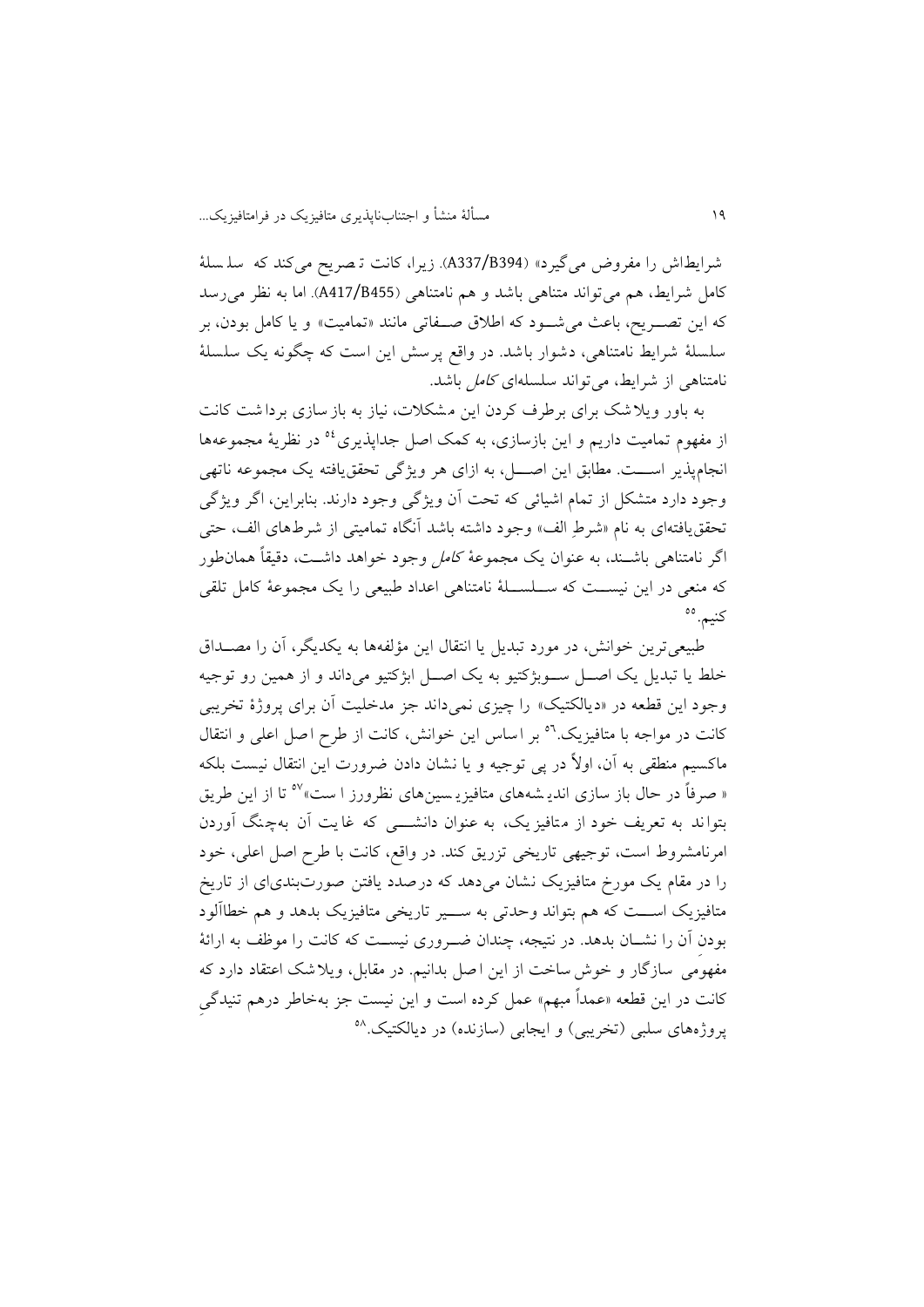مطابق خوانش طبیعی، اصل منطقی و اصل متافیزیکی (یا استعلایی) که در «قطعهٔ انتقال» طرح شــده اســت، به ترتیب، مطابق تمایز اصــول تنظیمی و تقویمی میباشــند. ا صول تقويمی، ا صولی پی شینی اند برای اطالق مفاهیم به ابژهها؛ به گ سترش شناخ ت کمک می کنند و شرط تجربهاند.

از سوی ديگر، کانت، بخصوص در ضميمهٔ «ديالکتيک»، اصولي مانند اصل تجانس، اصل تنوع و اصل پیوستاری را پیش می کشد که نه به کار گسترش شناخت می آيند و نه مدخلیتی در تقويم متعلق تجربه دارند، بلکه اِعمال آنها، در راستای تأمین بیشترين امکان وحدت در شــناخت طبیعت اســت. به تعبیر دیگر، در پژوهشهای علمی، باید چنان به جهان بنگريم که گويی اين اصـول در آن ســـاری و جاریاند. مطابق خوانش طبیعی، ت صور می شود که ا صول ا ستعاليی/ تقويمی، شرايط شناخت و مقوّمِ متعلق شناخت میبا شند و ا صول منطقی/ تنظیمی کامالً خود را از طرح ادعا در باب متعلقات شناخت کنار میک شند و صرفاً نق شی تجویزی ایفا میکنند، آن هم در را ستای سامان بخشی به دستگاه شناخت.

در مقابل، ويلاشک با دفاع از خوانشي «نايکسان ساز» تصور می کند که «به سادگی نمیتوانیم اصول استعاليی و تقويمی را يکی بدانیم، زيرا خودِ اصل استعاليی است که میتواند به نحو تنظیمی یا تقویمی به کار گرفته شود».<sup>۵۹</sup> در واقع، وصف «استعلایی» در بخش «ديالکتيک»، به معناى شـرط تجربه يا مقوّم متعلق تجربه اسـتعمال نشـده اسـت، بلکه منظور از آن صــرفاً انتزاع يا عدم انتزاع از متعلق تجربه اســت. بر اين اســاس، اين اصــول می توانند يا به عنوان توصــيفاتی تماماً صــادق در باب قلمروی از اعیان در نظر گرفته شهوند (اســـتعمال تقويمی يک اصــــل اســـتعلايی) يا «به نحو پروبلماتيک» )674B646/A )که عبارت ا ست از ا ستعمال تنظیمی يک ا صل ا ستعاليی. در ا ستعمال پروبلماتیک، ما صـدق يک اصــل کلی يا قاعده را فرض میگیريم تا ببينيم آيا کثرتی از نمونههای مدنظر را میتوان به عنوان م صاديق آن ا صل ا ستنتاج کرد يا خیر. برای مثال، فرض کنیم که ۱) اصل تجانس صادق است، يعنی برای هر دو نوعی که در طبیعت يافت شـود، يک جنس مشـترک وجود دارد و ٢) از نظر تجربی میدانیم که طلا و مس دو نوع موجود در طبیعتاند. بنا به فرض صـدق اين دو مقدمه، به جســتوجوی يک جنس م شترک برای اين دو نوع تجويز می شويم و اين فرآيند را تا يافتن برترين جنس ادامه خواهیم داد.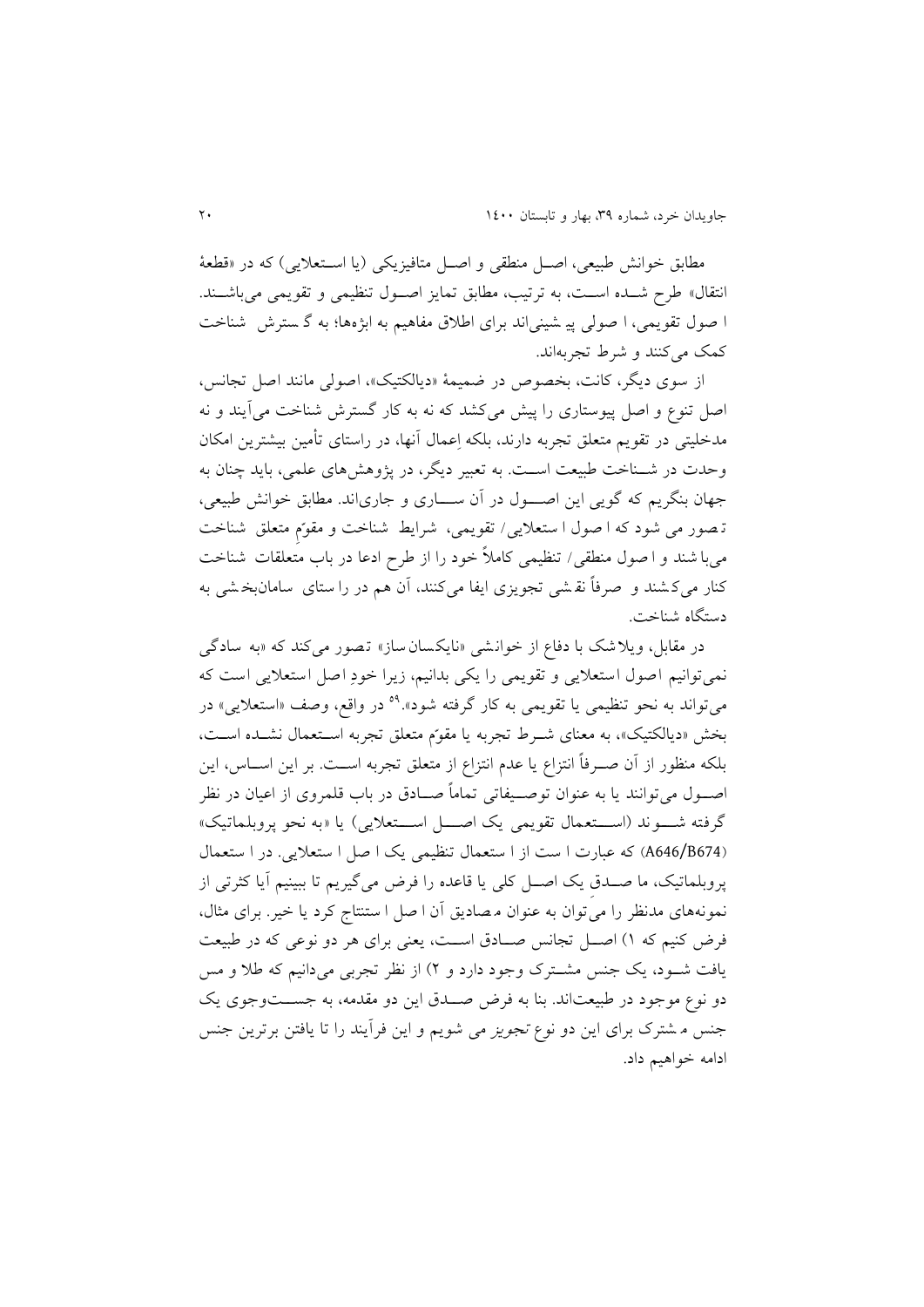به عقیدة ويالشک، ا صل تجانس در اينجا به عنوان يک مقدم ة کبری، يعنی به عنوان يک ادعای صادق، مطرح شده است. در واقع، اگرچه اين اصل، و اصول مشابه آن، توان تجويزی دارند اما، برخلاف اصوول منطقی، صهرفِ تجويز نيســتند. در اينجا، با نمونهٔ اسـتعمال تنظیمی از اصـول اسـتعلایی مواجهیم که اگرچه همانند اصـول منطقی، نقش تأمین وحدت را ایفاد میکند، اما برخلاف آنها، چنین نیسـت که به طور کامل از اشــیاء منتزع با شند. از همین رو، کانت چنین نحوهٔ ا ستعمالی از ا صول ا ستعلایی را، که شامل اصل اعلی نیز میباشـند، واجد اعتبار عینی «نامتعین» (8663/B691) و «غیر مسـتقیم» (A665/B693) تلقی میکند. <sup>۲۰</sup>

با اين تو ضیح، بر خالف خوانش معمول، چنین نی ست که ماک سیم منطقی، به عنوان يک ا صل سوبژکتيو، صرفاً به ادعايی متافيزيکی، که ادعای اوبژکتيويته دارد تبديل شده باشـد، بلکه در «قطعهٔ انتقال»، دو انتقال مجزا قابل تشـخیص اسـت. از یک سـو، اصـل منطقی می تواند به اصلی تنظیمی که تعهدی متافیزیکی بر آن مترتب نیست منتقل شود، زيرا، اگرچه ا صل اعلی قاعدهای ا ست در سلسلهٔ شرطها و سیری قهقرایی را تنظیم میکند، اما در صههورتبندی تنظیمی از آن، »اين سههیر قهقرايی، جواز توقف در يک امر مطلقاً نام شروط را ندارد... بنابراين **ا صلی تقویمی** نی ست که مفهوم جهان ح سی را در ورای هر گونه تجربة ممکن بگستراند... به همین خاطر، من آن را اصل **تنظیمی** مینامم« )536-7B508/A). اين انت قال فروت نا نه، ب هواسههه ط ة يک خ طای ويژه، و » به رغم ه م ة زنهار های نقادی» (A295/B351)، به انتقالی مبدل می شـود که گران بار از تعهدات متافیزيکی است. اين انتقال عبارت است از تبديل يک اصل سوبژکتیو، به صورت بندی تقويمی از اين ا صل اعلی، و آن خطای ويژه نیز چیزی نی ست جز توهم ا ستعاليی. اين خطای ویژه، همانند توهمهای تجربی «یک توهم باطل اســت که هرگز نمی توان از آن پرهیز کرد، همان طور که نمی توان حذر کرد که دریا در افق بالاتر از ســـاحل به نگرمان ر سد» (8354/A297). به تعبیر ديگر، کانت در «ديالکتيک» بار ديگر به سرنو شت عقل در نخســـتین عبارت *نقد عقل محض* بازمیگردد، اما این بار به همراه بازســـازیِ «قطعهٔ منشأ» و «توهم استعلایی»:

يک ديالکتیک طبیعی و اجتناب ناپذير عقل محض وجود دارد، اما آنگونه نیست که یک نادانی خامسرشت، به سبب فقدان شناساییها خود را بدان گرفتار سازد، يا يک سوفیست به قصد آشفته ساختن ذهن خردمندان، به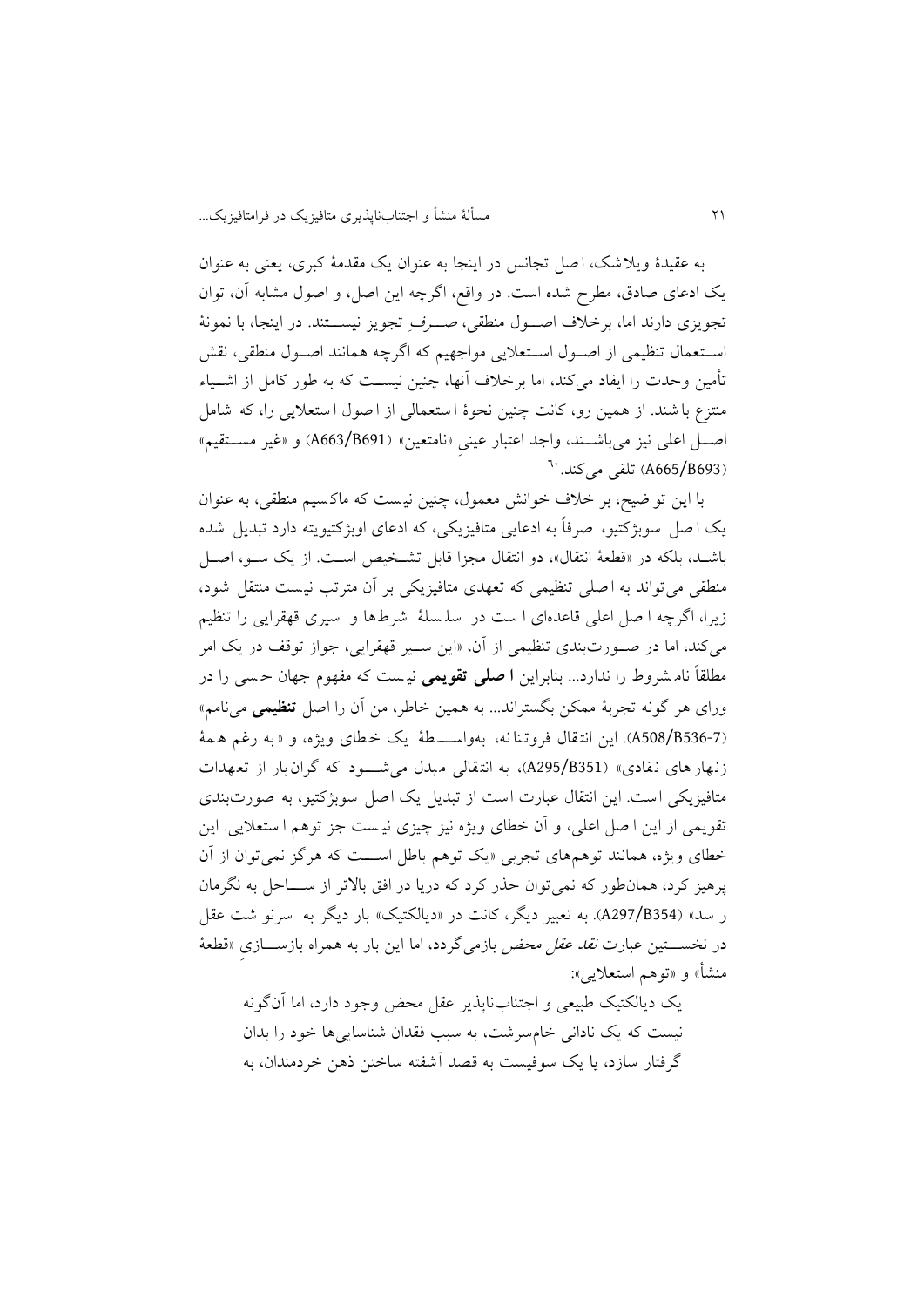طور م صنوعی آن را از خود براندي شیده با شد، بلکه همانا اين ديالکتیک، بهسانی جدايی ناپذير به عقل بشری ملتصق است (A298/B354). شايد به نظر ر سد که در اين ت صوير، توهم ا ستعاليی صرفاً عن صری روان شناختی ا ست و از اين جهت ويژگی ای ا ست تجربی در باب ساز وکار ذهن ان سان ها. اما بهنظر میرسهد که توهم اسهتعاليی نزد کانت، گرانبار از اليه ای فکری اسهت و آن نیسهت جز رئالیسم استعلایی. گرایش به متافیزیک در انسانها، بهواسطهٔ حضور پس زمینهای است که در آن طرح خا صی از ا شیا، از قبل، مفروض گرفته شده ا ست. کانت در ويرا ست نخست، اين پسزمینه را در برابر ايدهآلیسم استعاليی قرار میدهد: رئالیسم استعلایی ...زمان و مکان را به مثابه چیز هایی که فی نفسه (مستقل از حسـاســيت ما) داده شــده باشــند می نگرد. بنابراين، يک رئاليســت اســـتعلايی، همهٔ پديدارهای بیرونی را (اگر واقعیت آنها را بپذيريم) به مثابه اشیاء فی نفسه متصور می دارد (A369).

اما بدين خاطر که در ويرا ست دوم تحليل ا صول، ميان ا شياء في نفسه يا نومن در معنای »ايجابی« و نومن در معنای »سلبی« تمايز میگذارد، بايد مشخص کنیم که ر الیسم استعاليی، به مثابه موضعی پیشانقدی، پديدار را با کدام يک از اين دو برداشت از نومن خلط می کند. به عقیدهٔ کانت، زمانی که اشیائی معین را «هستومندهای حسی(پدیدارها)» مینامیم، همهنگام مفهومی از آن اشیاء، آنگونه که فی نفسه و مستقل از شرایط شهود ما هستند تشکیل می دهیم و آنها را «هستومندهای فهمی (ذوات معقول)» می نامیم (B306). او ه شدار می دهد که اگرچه ت شکیل اين مفهوم می تواند يادآورِ مرزهای شناخت بالفعل ما، که به پديدار محدود شده است، باشد، اما نبايد تصور کنیم که می توانیم اين »مفهوم کاملاً نامتعین يک هستومند فهمی» را به يک «مفهوم معین از يک هستومند» تبديل کنیم و بدين طريق، گمان کنيم که دسترسه فاهمه به ذوات معقول را هموار کردهايم. زيرا، تحت اين مفهوم نامعين، ما صــرفاً برداشــتی ســلبی از ذات معقول داريم، بدين معنا که «شهوهٔ خود را شههود آن شهیء منتزع میکنیم»، ولی با اين کار نبايد تصور کنیم که قلمروی از هستومندها وجود دارند که میتوانند متعلق »شهود غیرحسی« )307B )ما قرار بگیرند.

به عقیدة ويالشک، يک ر الیست تجربی، پديدار يا اعیان تجربی را با نومن در معنای ايجابی آن يکی میگیرد و تصور می کند که اين ذوات، ساکن »جهانی معقول« میباشند،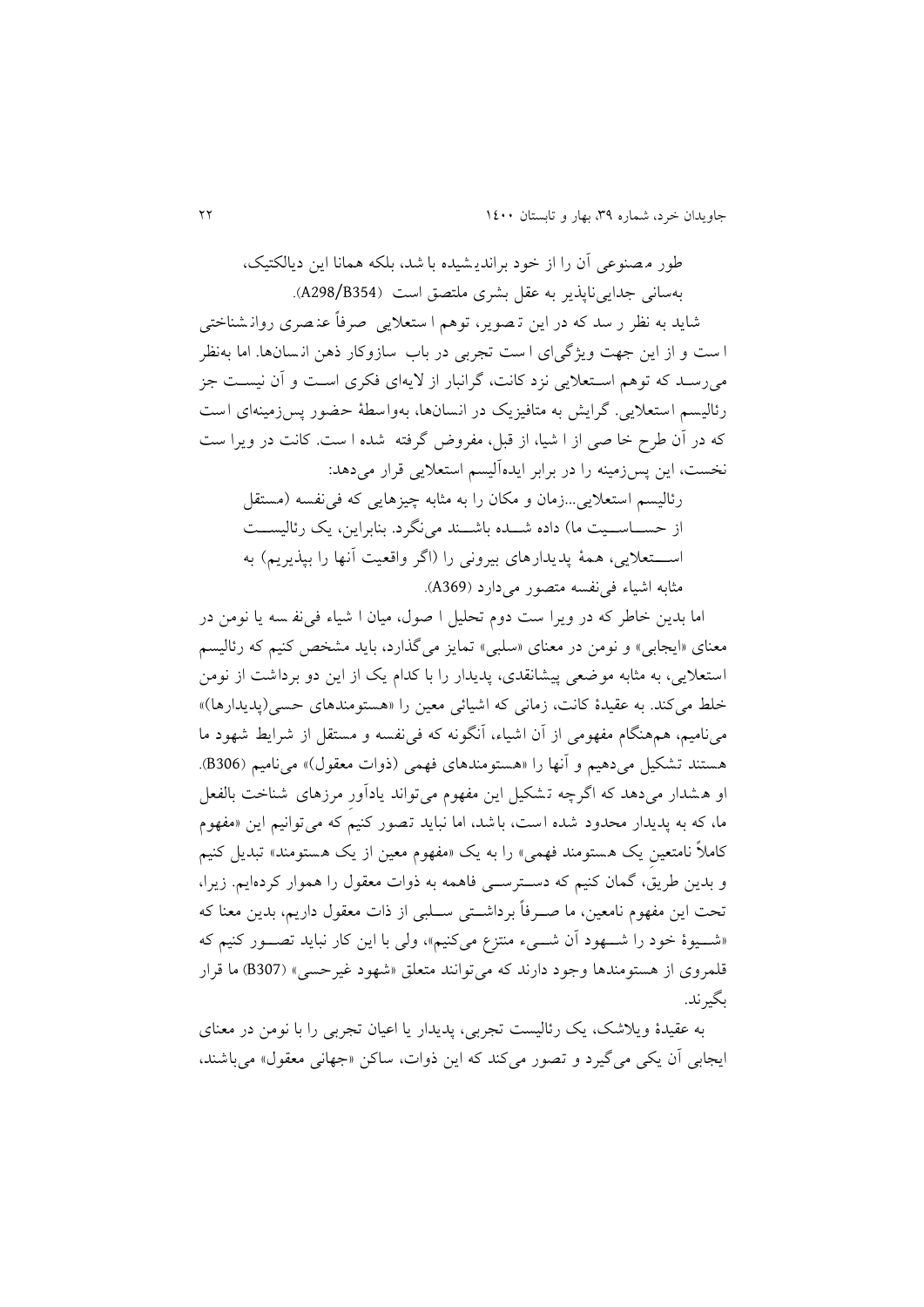يعنی جهانی که میتوان آن را مح صول ذهنی الهی، يا عقل کل، دان ست و از اين جهت تماماً نظمی عقلانی بر آن حاکم اسـت.'<sup>٦</sup> بنا به صـورت بندی او، یک رئالیســت تجربی باور دارد که *«تناظری ض*روری میان اصول عقل و واقعیت وجود دارد».<sup>٦٢</sup> بر این اساس، ر الیسم استعاليی، در يکی از صورتبندیهای آن، از اين قرار است: **رئالیســم اســتعلایی مطابقت**: هر اصــل حاکم بر عقلانیت ما، خود را به مثابه اصـــلی تقويمی و ادعايی صادق در باب واقعیت جا میزند.

بنابراين، کانت به ما می گويد که گرايش ما به نظرورزی متافیزيکی، نه در خطاهای فردی، نه در ضعف معرفتی ما و نه حتی در دغلکاری سوفیستی، بنیان ندارد بلکه نفس اين گرايش دلالتی اســـت بر پسزرمينهای ثابت و خطايی تکرارشــــونده. علاوه بر اين، معرفی چنین منشـــأیی، هم نســــبت وثیقی با تعین پرســــشهای متافیزیکی دارد، و هم مدخلیتی برای مشخص کردنِ »وجه« آن پرسشها. توضیح آنکه، اگرچه توهم استعاليی، ا صولی که صرفاً » قانونِ سوبژکتیوِ اقت صاد ذخیرههای فهم ما ست « (362B306/A (را به عنوان اصهول ابژکتیو *تماماً عینی* جا میزند، اما در عین حال، این جازدن برابر اســت با ادعای سه قسم نامشروط، زيرا گفتیم که عقل در وجه واقعی، ادعا میکند که در هر يک از روابطِ مشــروطســازی التصــاق [= عرض]، وابســتگی و همدوندی، ضــرورتاً طرفی نامشروط وجود دارد. مهم تر آنکه، اين سه قسم رابطه، *تنها* اقسام رابطهٔ واقعی میباشند، زيرا كانت آنها را مرتبط میداند با سيستم بستهٔ مورد اعتمادش، يعنی منطق ار سطويی. در اين منطق، هیچکدام از صور حکم و قیاس که، به ترتیب، سه رابطهٔ واقعی مذکور و سه زنجیر ة واقعی مرتبط با آن روابط، از آنها ا ستنتاج می شوند، قابل تبديل به يکد يگر نیستند و در نتیجه، این بستهبودگی، به تعین مصادیقی که اصل اعلی (در صورتبندی متافیزیکی اش) ادعای وجود آن را دارد نیز تســــری خواهد یافت. اگر «نامشــــروط» را «عنوان مشـــترک» مطلوبی که اصــــل اعلی اد عای وجود آن را دارد تصـــور کنیم (A324/B380)، و سله سله های م شروط سازی واقعی را که اين ا صل در آنها به جريان می|فتد منحصر در سه سلسلهٔ التصاق، وابستگی و همدوندی بدانیم، در نتیجه، مطابق هر يک از اين سلسله ها، با سه مصداق صوری از نامشروط مواجه ايم: 0( »موضوعی که ديگر محمول واقع نشود» ۲) «شرطی که مشروط نباشد» ۳) «مجموعهای از اعضای يک تقســیمبندی، به نحوی که چیز دیگری برای تکمیل تقســیمبندی مفهوم لازم نباشـــد»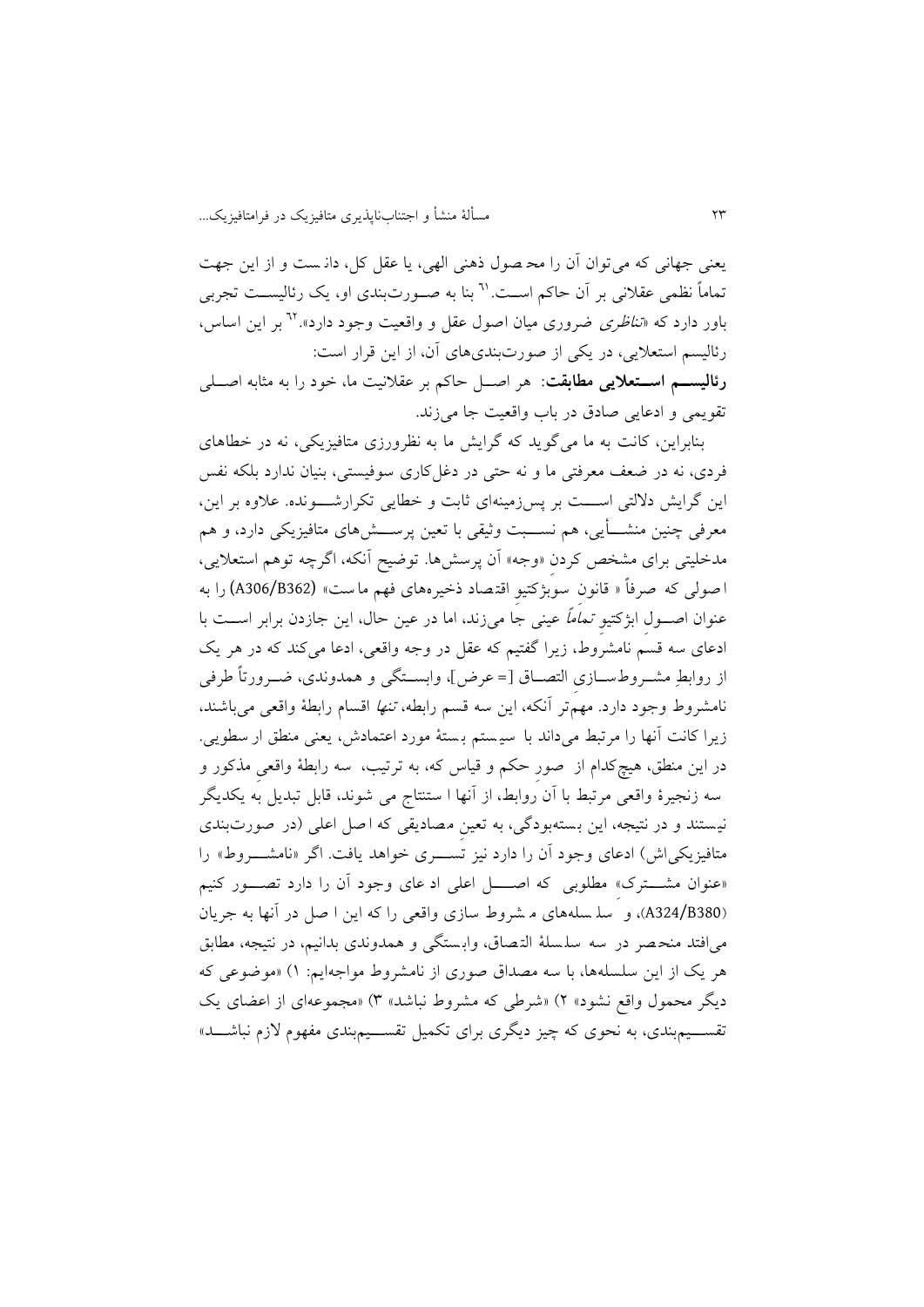)379-80B323/A). به تعبیر ديگر ما انسهانها در نظرورزی متافیزيکی، جز جسهتجوی اين تمامیتها، چیز ديگری از متافیزيک نمیخواهیم: عقل محض هدف ديگری ندارد جز تماميت مطلق ســـنتز، در ســـوی شهرطها (خواه در سهوی شهرطهای التصاق، خواه وابســتگی، خواه )A336/B393( )همدوندی

اين سه مصـداق صـوری از «عنوان مشـترک»، متناظر با سـه دانش عقلانی اند: روانشناسی عقالنی، کیهان شناسی عقالنی و خداشناسی عقالنی. نزد بِنِت، همان طور که ديديم، اين دانشها بازتاب فعاليت فلسفى معاصر در زمان کانت مى باشند و نه ساختار عقل. اما همانند استنتاج «عنوان مشترک»، کانت تصور می کند وجوهی<sup>٦٣</sup> (-A335/B383 4) برای انديشــــيدن به نامشــــروط وجود دارند که از خودِ تأمل عقلانی برمیآيند و اين دانشها، ســـه طبقهای (B386/B386) هســـتند که اين وجوه در آنها قرار می گیرند و ما معمولاً اين دانشها را با ســــه ايدهٔ نفس، جهان و خدا يکی می گیريم. کانت برای اين وجوه، از تعابیری مانند «ایده های استعلایی»، «مفاهیم عقل محض» (A329/B386) استفاده می کند که »اعیان آنها هرگز به نحو تجربی داده نتواند شد و بنابراين کامالً بیرون از قوة فاهمة محض قرار دارند» (B390/B390). نُه وجه انديشــيدن به نامشــروط از اين قراراند: 0( نفس به مثابه جوهر، بسیط، واحد، روحانی )402B344/A)؛ 4( جهان به منزلة تمامیتِ مطلقِ ترکیب، بخش کردن؛ برآمدن)arising)، واب ستگی )443B415/A)؛ 9( خدا به منزلهٔ واقعی ترين موجود<sup>31</sup>(A571/B599). به عقیدهٔ ويلاشک، اين ايدههای استعلايی به منزلة »کاربرد "واقعی" عقل که گرانبار از متافیزيک است، به صورت طبیعی از کاربرد "منطقیِ" از نظر متافیزیکی بیخطر» برمیآید.<sup>76</sup> در تفاســیر معمول، قطعهای که به عنوان ا ستنتاج ايدهها و در تعاقب آن سه دانش عقلی مذکور، انتخاب می شود، همان قطعه ای اسهت که گفتیم کانت در آن با توسهل به صهورت منطقی اسهتنتاجهای سههگانه، صهرفاً نام شروط را از نظر صوری معرفی می کند و هیچ ذکری از ايدههای نفس، جهان و خدا در آن نیست:

میتوانیم انتظار داشته باشیم که صورت استنتاجهای عقلی، اگر بر وحدت ترکیبی شهودات، مطابق با معیار مقولات تطبیق شود، منـشأ مفاهیم ويژهٔ پیشــــین را در خود متعین کند که می توانیم آنها را مفاهیم محض عقل یا ايدههای استعاليی بنامیم )377-8B321/A).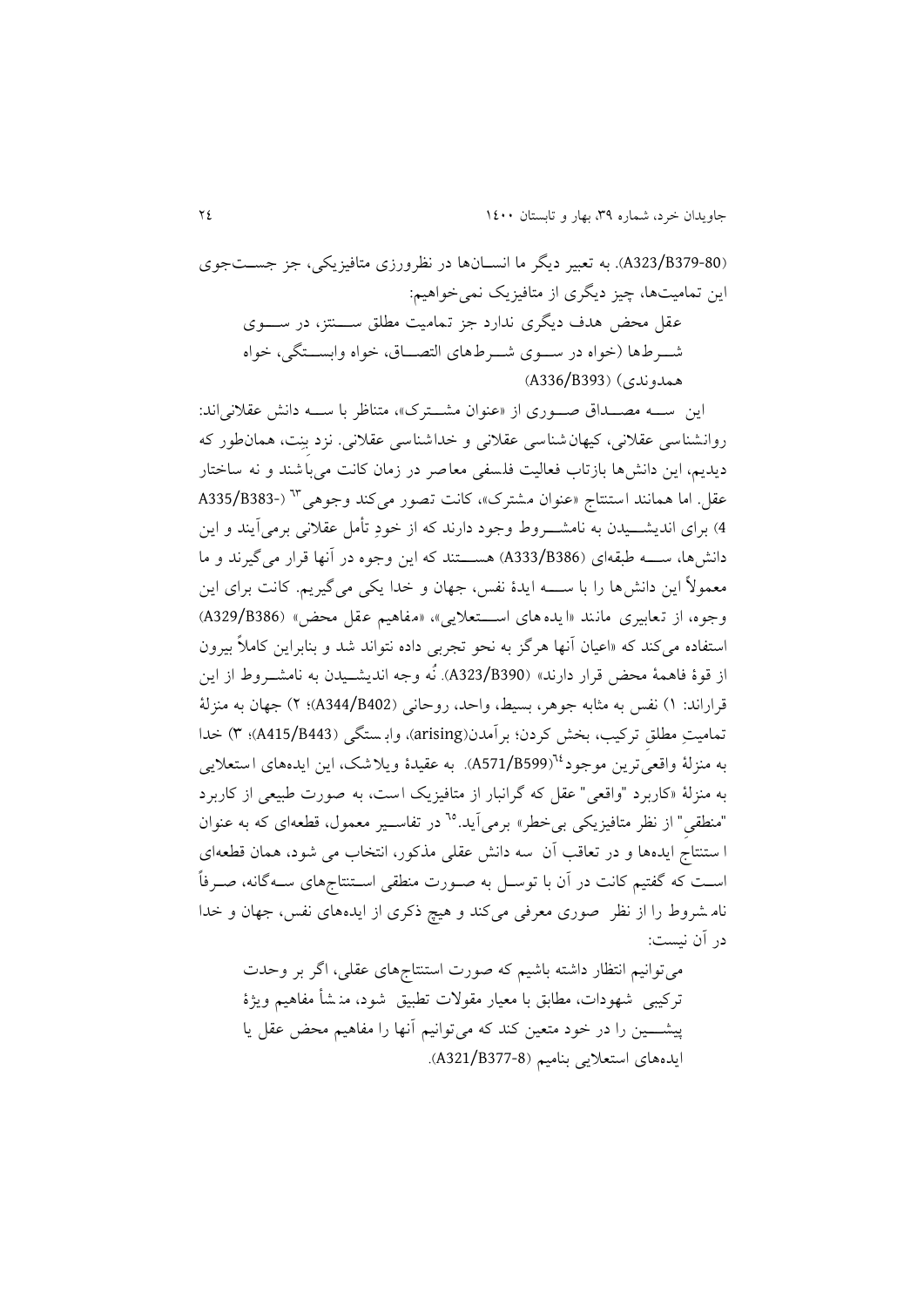بدون شـــک، هم در مورد اســـتنتاج متافیزيکی مقولات و هم در مورد اين «عنوان مشترک»، زمانی که کانت به منطق تمسک می جوید، از آنجا که آن را یک سیستم بسته و کامل تلقی میکند، اصلی ترین هدفش، به تقلید از منطق، فراهم کردن سیستمی است که هیچچیز از آن بیرون نماند. هم بتواند تمام مقوالت و يا مفاهیم انديشیدن به ابژهها را استنتاج کند، وهم تمام راههای انديشهیدن نظرورزانه به نامشـروط را، يعنی «سـيسـتم ايدههای اسـتعلايی». اما همانطور که آلن وود میگويد «اکنون که ديگر منطق صـوری متأخرِ روزگار کانت را نوعی بیان قطعی از سهههازوکار های عقل به نحو عام نمی دانیم، د شوار ا ست که ساختار ساختگی و تصنعی «ديالکتيک» را کنار ننهيم».<sup>٦٦</sup> بنابراين، يک راه بديل در تفسير نظريهٔ منشأ کانت اين است که از صدق ادعای احصاء تمامیت مسائل د ست بک شیم، و به جای آن مطابق هدف اين نو شتار، صرفاً بر اين نکته تأکید کنیم که توســل کانت به ظرفیت منطقی ما، نشــانهای از موضــع «ضــرورتگرا» در فرامتافیزیک اوسـت. مطابق اين موضـع، او تصــور میکند که اصــل يا منشــأ دغدغههای متافيزيکی نسانها «نه در تاريخ تصادفی فلسفه» بلکه در «خود فعالیت عقل» قرارد دارد.<sup>٦٧</sup>

## **جمع بندی و نتیجهگیری**

در اين نوشـــتار نشـــان داديم که پرســـش(پذيری متافيزيک، يکی از جنبه های مغفول بحثهای فرامتافیزيکی اسههت. تاريخهای متافیزيک و بحثهای معاصههر فرامتافیزيک، عمده توجه خود را معطوف به اين پرسش میکنند که آيا (چگونه) میتوان به گزارههای متافیزیکی پاســخ داد و اين پرســش، به طور معمول در ســه حوزهٔ معرفتشــناســی، معنا شنا سی و روش شنا سی متافیزيک برر سی می شود. اما غفلت از پر سش پذيریِ متافيزيک، ما را از تبيين اين واقعيت تاريخی ناتوان میکند که انسانها، و در ميانشان برترين اذهان، حتی پس از تثبیت جريانهای نقدی و عیان شههدن سههويههای خطاآلودِ متافیز یک ورزی، به نحو لاینقطع دغدغه های متافیزیکی طرح می کنند و به متافیزیک گرايش شديدی دارند.

برای توضیح اين مطلب، نشان داديم که مسألهٔ کانونی پرسش پذيری، در اين پرسش جلوهگر میشهود که »منشهأ « گرايش انسهان ها به متافیزيک چیسهت، و اين منشهأ از چه ويژگیای برخوردار است که باعث می شود اين گرايش «اجتنابناپذير» باشد. چارچوبی هنجاری را ترسیم کرديم که شامل دو سمت راديکال است. از يک سو، »جاودانگرايان« يا « ضرورت گرايان»، لاجرم مجبورند به من شأيي ذاتي، غير روان شناختی و حذف ناپذير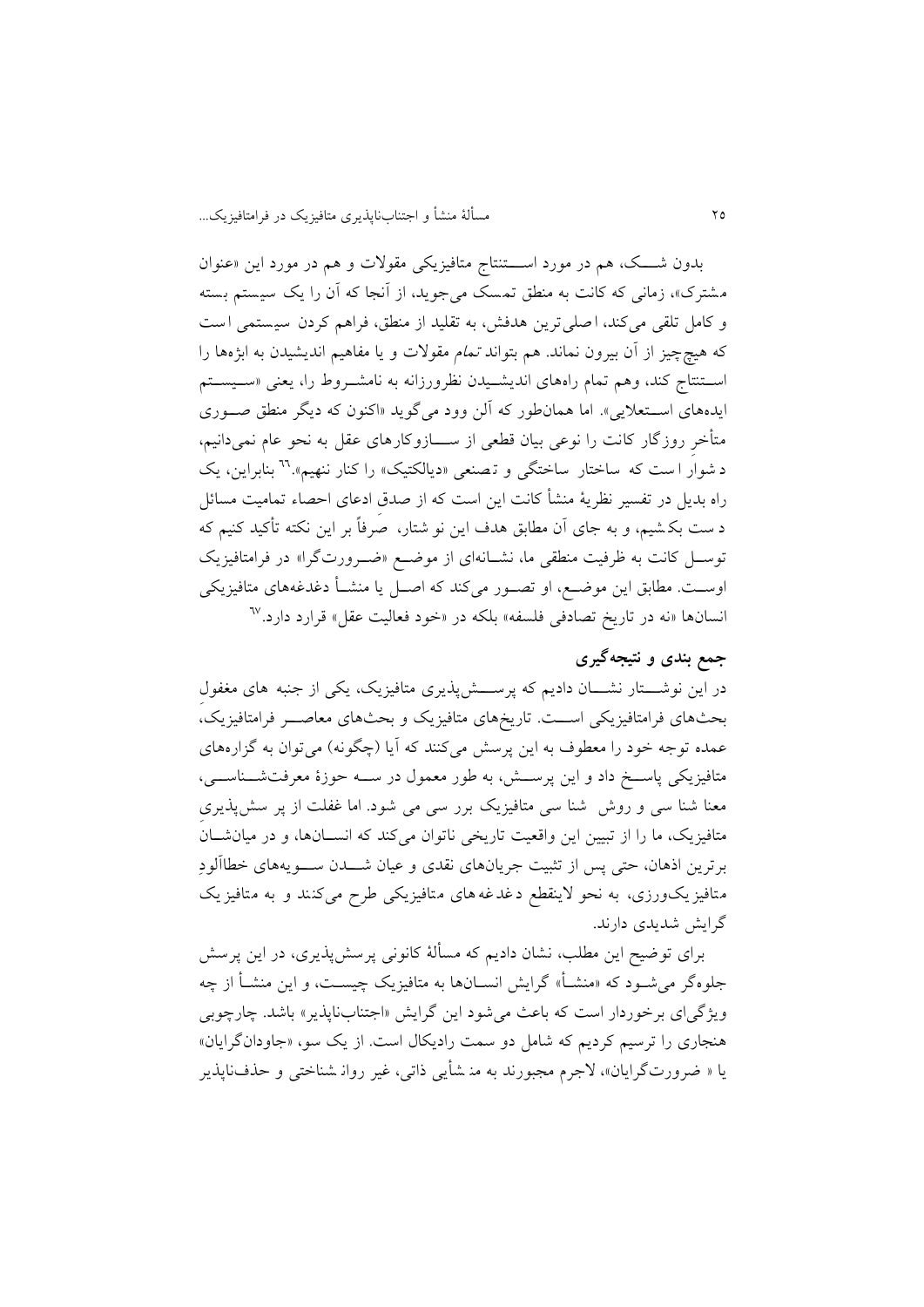تو سل جويند که 0( عامل همی شگیِ گرايش ما به متافیزيک با شد؛ و 4( متعلق گرايش ما، يعنی پرســــش های متافيزيکی، را يک بار برای همیشـــــه متعین کند. در مقا بل، فرامتافيزيســينای «امکانگرا»، که ما رورتی را به عنوان راديکالترين نمايندهٔ آن انتخاب کرديم، اعتقاد دارند که چيزی به عنوان پرســـش۱ها يا دغدغههای جاودان وجود ندارد بلکه تعین پر سش های يک ر شته، در اينجا متافیزيک، کامالً منوط به شرايط امکانی در زمانهای مختلف است و تصور وجود هوياتی به عنوان «مسائل جاودان» چیزی نیست جز ضـروری یا عقلانی سـاختن زمینه، موقعیت، بازیهای زبانی خاص و پرکتیسهای تاريخی.

در نهايت، نظريهٔ منشــــأ عقلانی کانت را به عنوان راديکالترين صــــورتبندی از »جاودانگرايی« مطرح کردهايم که مطابق آن، ساختار انديشیدن عقالنی به نحو طبیعی و اجتنابناپذير ما را به سمت تأمالت متافیزيکی سوق می دهد. بحثی بودن، تکرارگری و طلبِ تمامیت سه ويژگی محوری ساختار عقل اند که از ما میخواهند برای هر شناخت مشروط، شرط آن را بیابیم و برای هر شرط دیگری همین فرآیند را ادامه دهیم تا زمانی که به مقدماتی د ست بیابیم که نیاز به تبیین ندا شته با شند و به اين دلیل، بتوانیم آنها را نامشروط بنامیم. به واسطهٔ پس زمینه یا پیشفرضی متافیزیکی، یعنی توهم استعلایی، این اصلِ حاکم بر عقلانیتِ ما به عنوان توصیفی صحیح در باب واقعیت تلقی می شود. این پس زمينه، هرگز مؤلفهای انفعالی يا روانشــناختی نيســت بلکه محتوايی متافيزيکی دارد زيرا بر ا ساس آن ت صور شده ا ست که جهان شبیه ما ست و اين نی ست جز مو ضعی رئالیستی.

بر اين اساس، منشأ معرفی شده از سوی کانت هم گرانبار از اليه ای فکری است و هم يکبار برای همی شه، دغدغه يا پر سش ضروری متافیزيک را، ج ست و جوی »امر نامشـروط» معرفی میکند. چارچوب و انتظاری که از بحثهای پرسـشپذيری ترسـيم کرديم، در اينجا می تواند خودش را نشـــان دهد. مطابق انتظار ما، ببِت از موضـــعی امکانگرايانه ادعا می کند که هر گاه کانت از عقل، ساختار عقل، م سائل عقل و م سائل اجتنابناپذير عقل سخن میگويد، صرفاً روندها و جريانهای معاصر متافیزيک در زمان خويش را، که پديده هايی تاريخی اند، به عنوان حقايقی غير تاريخی (=ذاتی) در باب خود عقل تلقی کرده است. اما تفسیر ويالشک و توجه به چارچوبی که ما ترسیم کرديم نشان داد که با يک نگاه درونی و هم دلانه، میتوان گفت که اتهام «تعصب تاريخی» بِنِت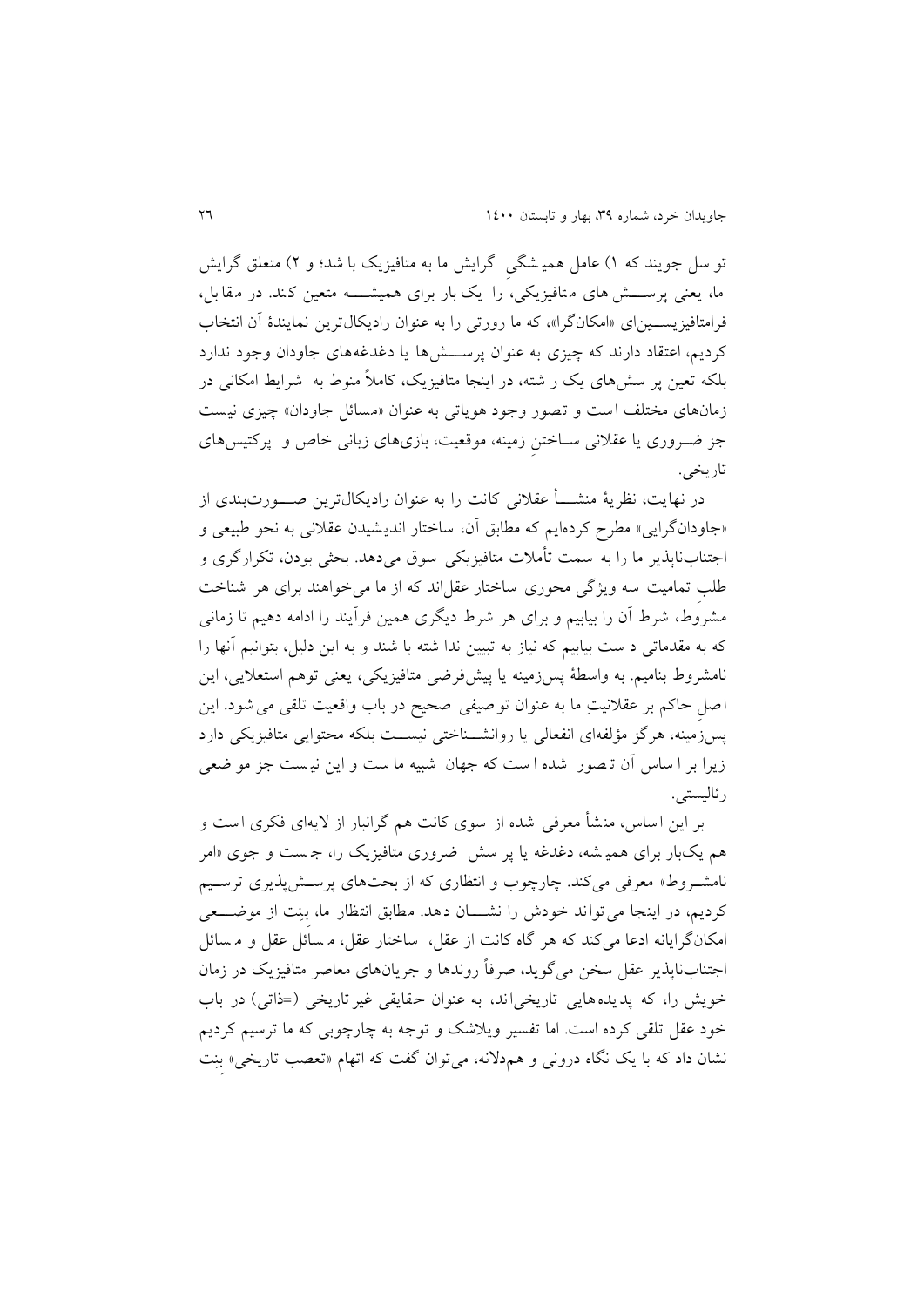بايد تعديل شهود، زيرا نظرية منشــأ عقلانی می تواند نشــان دهد که کانت نه به شــکل خام|ندیشـــانه، بلکه به طریقی نظامٖمند میکوشـــد تا اقســـام و طبقهبندی پرســـش۵ای متافیزيکی ما را از فعالیت خود عقل بیرون بکشد. او در اين راستا، در عرضِ پرسشهای معرفتشــناســي خود، چارچوبی فرامتافیزيکی (شــامل بحث از امکان متافیزيک طبیعی، توهم و رئاليسم استعلايي و غيره) برای پرداختن به اين موضوع طراحی کرده است.

از يك نگاه بيروني، موضع بنت به سـادگی می توانـد در دوگـانـهٔ ام کان گرايی/ جاودان گرايی قرار بگیرد و ح قان یت آن، چ نان که گفتیم، با يد در بحثی فرامتافیزيکی به ســـنجش گذاشـــته شـــود. علاوه بر اين، می توان گفت که موضـــعی خود سازگار ا ست زيرا يک «امکانگرا»، ا سا ساً ادعايی در باب «ماهيت ثابت» متافيزيک ندارد و طبیعی است که در برابر مدعیان چنین ماهیتی قرار داشته باشـد، زیرا تصـور میکند که زمینه، موقعیت، بازی های زبانی خاص و پرکتیس های تاریخی، هر یک میتوانند به صـورت موضــعی و موقتی تعیین کنند چه پرســش۱مايی میتوانند محور متافیزيک قرار بگیرند.

به همین ترتیب معلوم می شهود که نقد «جاودانگرايی» کانتی، زمانی که در قالب ادعای ذيل باشد، نقدی عجیب و نامعقول خواهد بود:

«از آغاز دورهٔ جديد تا زمان کانت يک بدفهمی بزرگ در خصـــوص ماهيت متافیزيک رخ نمود، تا جايی که کانت موضوع آن را از کل هستی به سه مسأل ة خدا و نفس و جهان در حالت کلی فروکاســـت» (قوام صـــفری، ۱۳۸۸: ۳۱۵<sup>%</sup> ]ايتالیک از ما است[.

بر اســاس چنین انتقاداتی، کانت ارســـطو را نخوانده، و اگر هم خوانده باشـــد، در دريافت »مفهوم واقعی و در ست متافیزيک ار سطو « ناکام بوده ا ست. بنابراين، کانت در نقد متافیزیک، با دشــمنی فرضــی میجنگیده اســت (همان، ٣١٦). نکتهٔ عجیب در چنین انتقاداتی به برداشــت کانت از موضــوع متافيزيک، اين اســت که خود اين منتقدين، به مو ضعی » ضرورت گرا« يا »جاودانگرا« متعهدند. آنها، دقیقاً مانند کانت، ت صور می کنند که پرســــش(های) متافیزیک، يکبار برای همیشــــه تعین پذیرند و هر انحراف يا تغییرِ پر سش، بايد به مثابه يک «سوء فهم» تفسير شود. غافل از آنکه، حداقل در مورد کانت، ديديم که او به «جاودانگرايي» خود تصـــريح دارد و متوجه اين مطلب اســـت که هر جاودان گرا، بايد نظريهاي در باب «منشــــأ و اجتنابناپذيري متافيزيک» طراحی کند. در واقع، اختلاف جاودانگرا يان با يكديگر، اختلافی فرامتافيزيكی در باب «منشــــأ و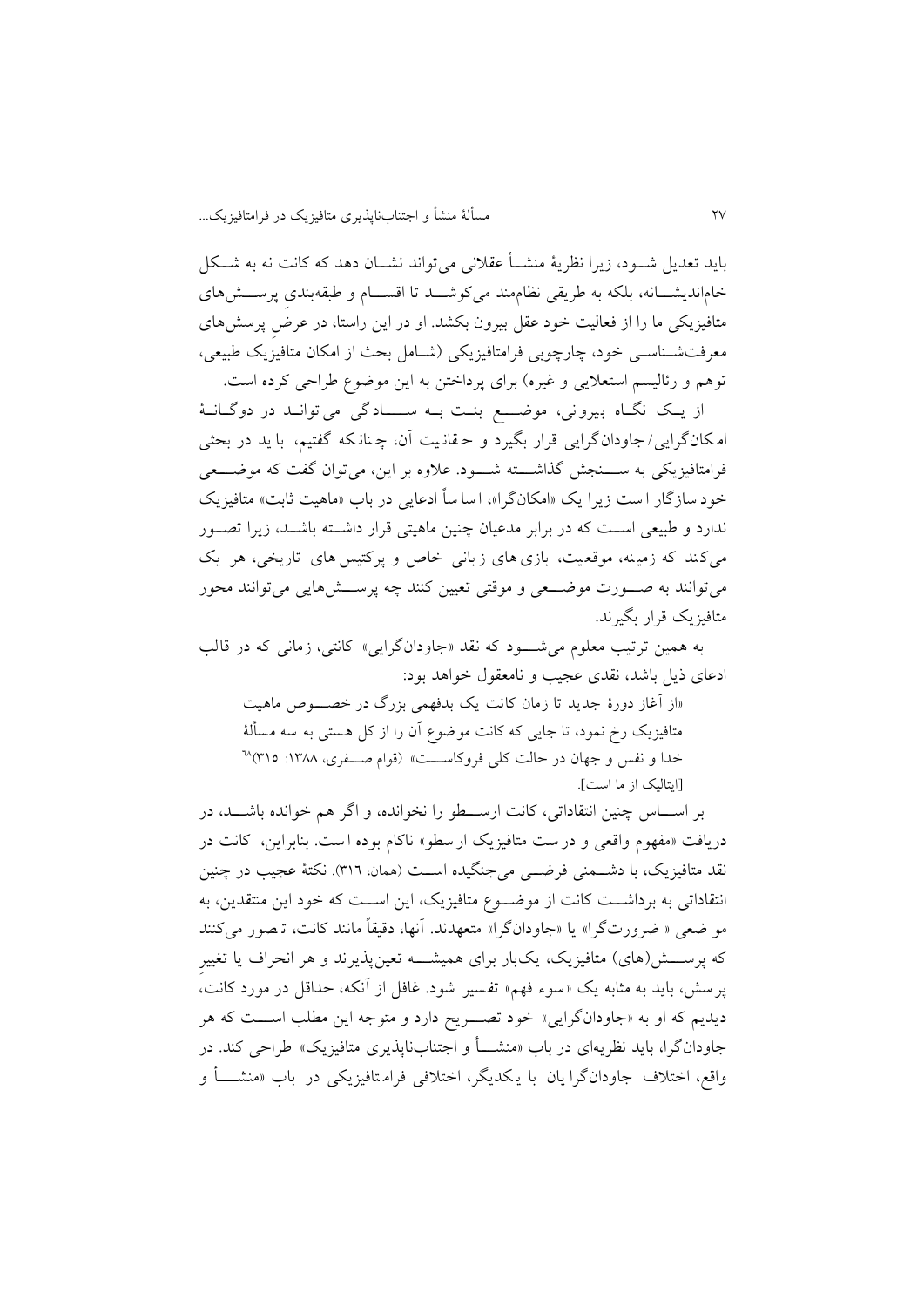اجتناب ناپذيری» اســـت و هیچ ارتباطی به خوش فهمی با بدفهمی متافیزیســـین ها از يکديگر ندارد.

ما يک افق پژوه شی را برای اين نو شتار در نظر دار يم. ما نیاز داريم منطق ق ضاوت میان دو موضـــع «جاودانگرايي» و «امکانگرايي» را توســـعه دهیم. به عقیدهٔ ما يکي از ا صلی ترين مؤلفههای اين منطق، میتواند ت صمیم گیری راجع به تاريخ متافیزيک با شد . زيرا، به نظر می رســـد که يک موضــــع «جاودانگرا» چندان به مدخليت جوهری تاريخ متافیزیک اعتقاد ندارد، چون تصـور میکند که مســائل متافیزیک، هویاتی هســتند که یا تاريخ متافیزيک متوجه آنها بوده است و يا در غیر اينصورت، اساساً نه تاريخ متافیزيک، بلکه انحراف از آن بوده است. ما تصور می کنیم که محور اصلی این افق پژوهشی باید حول اين پرسش باشد که اساساً مشاغل يک رشته، در اينجا متافیزيک، تا کجا و به چه معنا می تواند بدون ابزارِ «مســـائل بنیادی» و «مهمترین پرســـش۱»، مرزها و وحدت تاريخی آن رشــــته را متعین کند، و از ســــوی ديگر، جاودانگرايانی که متافیزيک را با پرسهشهای متفاوتی متعین میکنند، چگونه با يکديگر میتوانند گفتوگويی صهلحآمیز داشته باشند.

## **پینوشتها**

#### 0. Badiou,2000:174.

٢ . بديو، ١٣٨٨: ٧٥. ۳. میتوان گفت برای مطالعه ای درجه-دوم در باب متافیزیک، انتخاب میان عنوان «فرافلسـفه» یا »فرامتافیزيک« چندان در ماهیت موضوع تفاوتی ايجاد نخواهد کرد. با اينحال، در ادبیات معاصر فلسفه، عنوان «فرامتافيزيک» به آهســـتگی در حال جا افتادن اســـت. در ده ســـال اخير، چندين عنوان کتاب و مجموعه مقالات با اين عنوان منتشه شههاماند: (chalmers و همکاران، ۲۰۰۹)، (Tahko، ۲۰۱۵)، )Kjosavik و همکاران، 4141(.

0. substantive

5. Tahko,2015: 3

.6 کروشهها در متن از ماست.

- 7. Pusar, 2017:1
- $\lambda$ . ground
- 3. origin

.01 همان: 6-8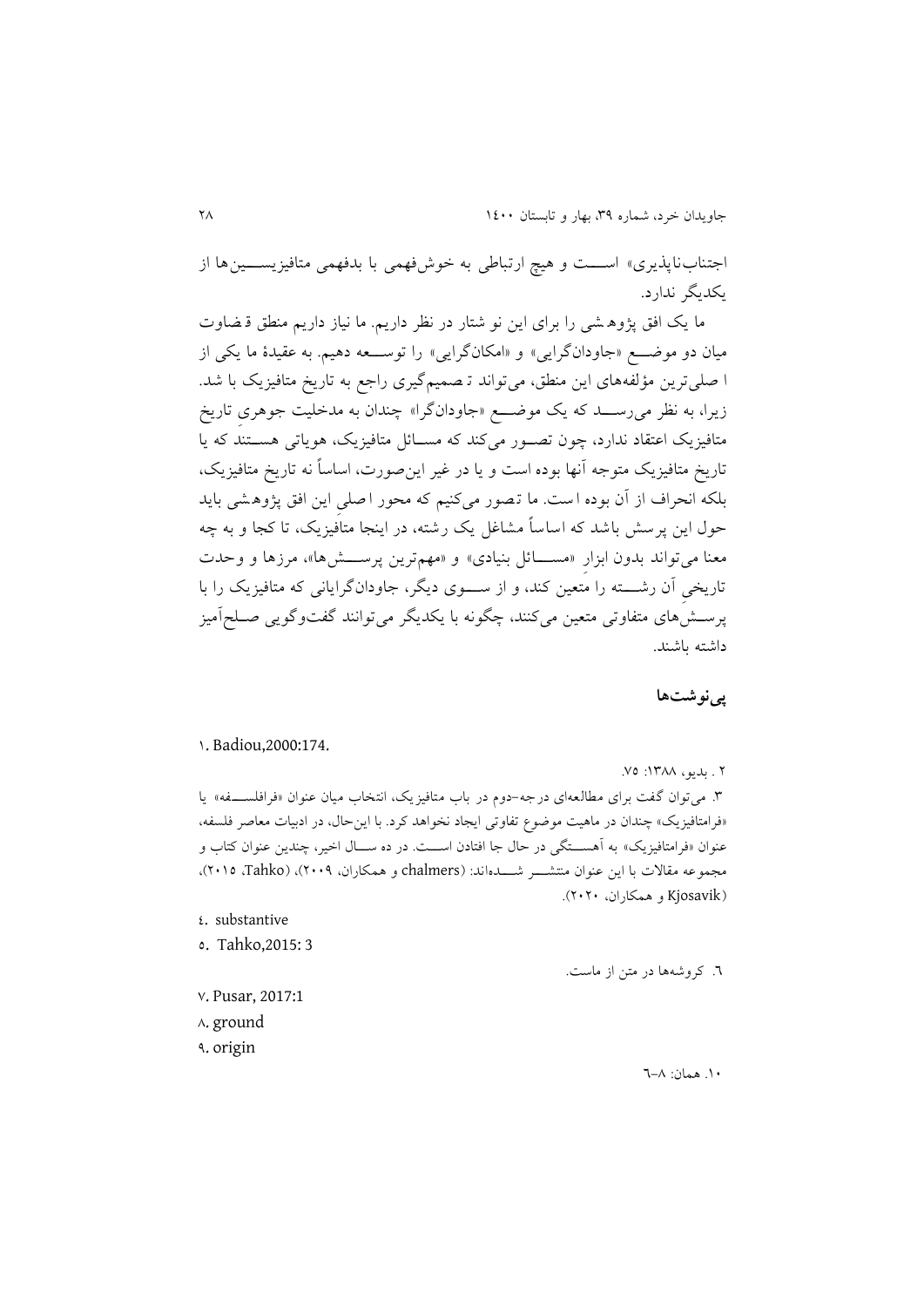11. Carnap, 1932:78

04. Rorty,1967: 3

09. traditionalist

١٤. همان: ٦ .05 رورتی، :0931 09

١٦. همان: ٤٨

.07 برای مشخص کردن حرف تعريف the، کلمهی پرسشها را درشت کردم.

1A. Rorty, 1984: 63

03. Marcus willaschek

.41 »Alleszermalmer»، تعبیری است که موسی مندلسون، فیلسوف معاصر کانت، درباره او استفاده کرده است.

.40 کاپلستون، :0987 .483 ]ترجمه با اصالح[.

.44 اين فرعی دانسههتن ديالکتیک را حتی میتوان از حجم آثاری که، به خصههوص در زبان انگلیسههی، دربارهٔ دیالکتیک نوشــته شــده اســت نیز متوجه شــد. تقریباً تنها کتابی که به صــورت اختصــاصــی به »ديالکتیک« پرداخته است کتاب ديالکتیک کانت )0370( اثر بِنِت است.

.49 اديب سهلطانی در ترجمة predisposition کلمة »اسهتعداد« را ترجیح داده اسهت. اما به بهنظر استعداد در مقايسه با گرايش، به امکان تحقق نزديکتر است و بار مثبتتری دارد، چيزی که در اينجا از آن پرهیز میشهود و ما نیز در زبان روزمره بین اين دو تمايز میگذاريم. برای مثال میگويیم زيد اگرچه عالقه يا گرايش فراوانی به انجام الف دارد اما متأسفانه استعدادی در آن ندارد. به نظر من، اين برداشت به تصور کانت از predisposition نزديک تر باشد.

.40 دربارة انسانشناختی بودنِ تحقیق پیرامون گرايش طبیعی بنگريد به: )کانت، :0931 فقره 61( 45. speculation

.46 برای مقايسه کانت با ويتگنشتاين و هوسرل در اين مورد، بنگريد به: (DWEYER، 4110) ٢٧. برای مشاهدهٔ نمونهای از فقراتی که در نقد عقل محض تز اجتنابناپذیری در آن طرح شده است )0 :4110 ،Grier( و) A339/B355 ؛A341/B399 ؛A298/B355 ؛A407/B344) :به بنگريد .48 همان

43..Adorno, 2001:27

91. Bennett، 2006: xi

٣١ . همان، ٢٦١. [ايتاليکها از ما است].

94. Willaschek, 2008

99. Willaschek, 2018: 165

90. discursive

95. iterative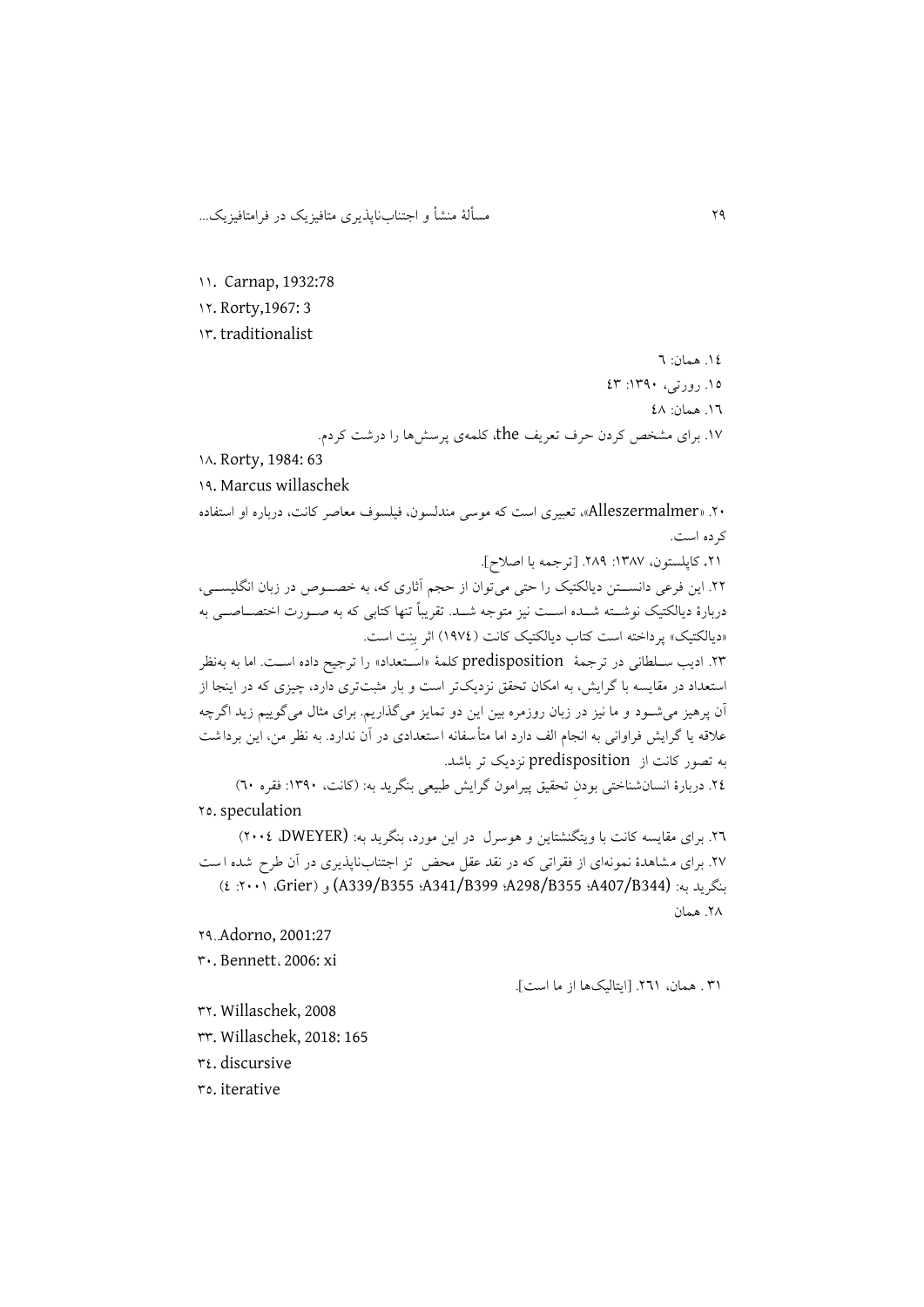جاويدان خرد، شماره ٣٩، بهار و تابستان ١٤٠٠ ا

96 . همان، 6 97 . Beck، :0361 .49[ ايتالیک از ما است[.

. Willaschek, 2018:41 . conditioning relations . Willaschek, 2018: 69 . assertion  $65.$  inferential concatenation εν. polysyllogism . Willaschek, 2018: 50-51 . vernunfteinheit . Real conditioning . generic . asymmetrical . transitive . Watkins, 2018:1140 . Willaschek, 2018: 76-77 or. relata . Willaschek, 2018: 96 . principle of comprehension . Willaschek, 2018: 65-96 . Grier, 2001: 127-128 . Willaschek, 2018: 98 .58 همان، 040 .53 همان، 006 . Willaschek,2018:116-118 . Willaschek, 2018:143 ٦٢. همان، ١٤٤ ٦٣ . همان، ١٤٤ . ens realismusm . Willaschek, 2018: 171 ٦٦. وود، ١٣٩٦: ١٤٥ ٦٧ . همان، ١٤٤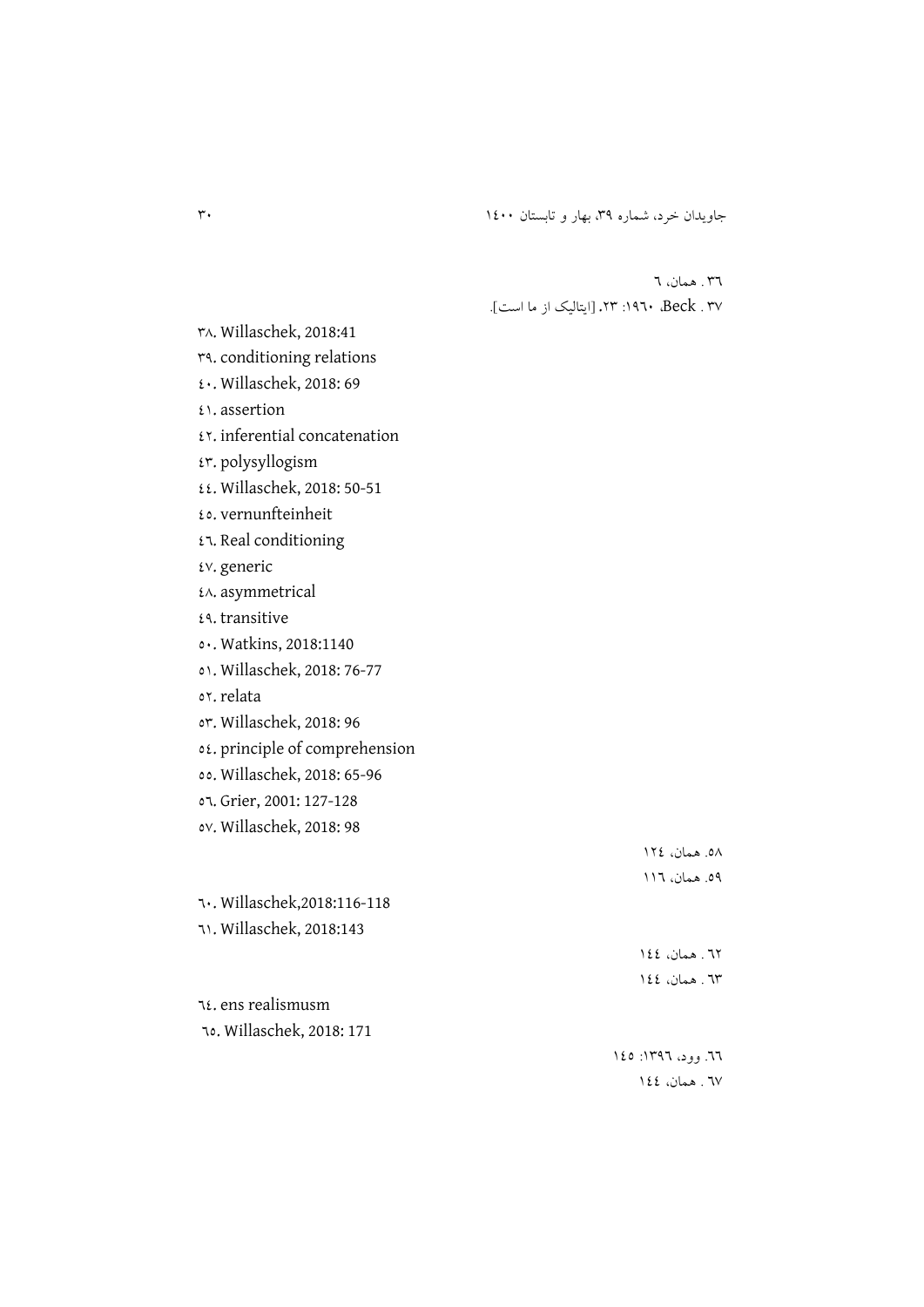### References

- Adorno, Theodor W (2001) "Kant's Critique of Pure Reason", trans. Rolf Tiedemann and Rodney Livingstone, Stanford University Press.
- Badiou, Allein (2000) "Metaphysics and the Critique of Metaphysics", Pli, 10, 174-190.
- Badiou, Alain, (2010) "Philosophy, Politics, Art, Love" trans. Morad Farhadpor, Saleh Najafi, Ali Abasbeigi, Rokhdad e No published (in persian).
- Bennett, Jonathan (2016) "Kant's Dialectic", Cambridge University Press.
- Carnap, Rodulf (1932) "The Elimination of Metaphysics Through Logical Analysis of Language", In Logical Positivism, (ed.) A. J. Ayer, New York :Macmillan.
- Copleston, Charles, (1993) "A History of Philosophy Vol.6, Wollf to Kant", trans. Esmail Saadat ,Manochehr Bozorgmehr, Elmi Farhangi published (in persian).
- Ghavamsafari, Mahdi, (2010) "How is Metaphysics Possible", Pajoheshgah Farhang va Andisheh Eslami (in persian).
- gyer, Daniel (2004) "Wittgenstein, Kant and Husserl on the dialectical temptations of reason", Continental Philosophy Review, 37 (3): 277-307.
- Grier, Michelle (2001) "Kant's Doctrine of Transcendental Illusion", Cambridge University Press.
- Kant, Immanuel, (1998) "Critique of a Pure Reason", trans. Mir Shamsoldin Adib Soltani, Amirkabir published (in persian).
- Kant,Immanuel, (1971) "Prolegomena to any Future Metaphysics", trans. Gholamali Hadad Adel, Markaz published (in persian).
- Kjosavik, Frode, Camilla, Serck-Hanssen (2020) "Metametaphysics and the Sciences: Historical
- and Philosophical Perspectives", Routledge.
- Chalmers, David, David Manley, and Ryan Wassermann (eds (2009) "Metametaphysics: New Essays on the Foundations of Ontology", Oxford: Clarendon Press.
- Pusar, gucsal (2017) "The Idea of a Metaphysical Need: Kantian and Post-Kantian Variations", presented at the 57th Annual Meeting of Society for Phenomenology and Existential Philosophy in State College, Pennsylvania.
- Rorty,Richard, (1979) "Philosophy and Mirror of Nature", trans. Morteza Nori, Markaz published (in persian).
- Rorty, Richard, (1967) "The Linguistic Turn", University of Chicago Press.
- \_\_\_\_\_\_, J. B. Schneewind and Q. Skinner, (1984) Philosophy in History, Cambridge University Press.
- Tahko, Tuomas (2015) "An Introduction to Metametaphysics , Cambridge University Press.